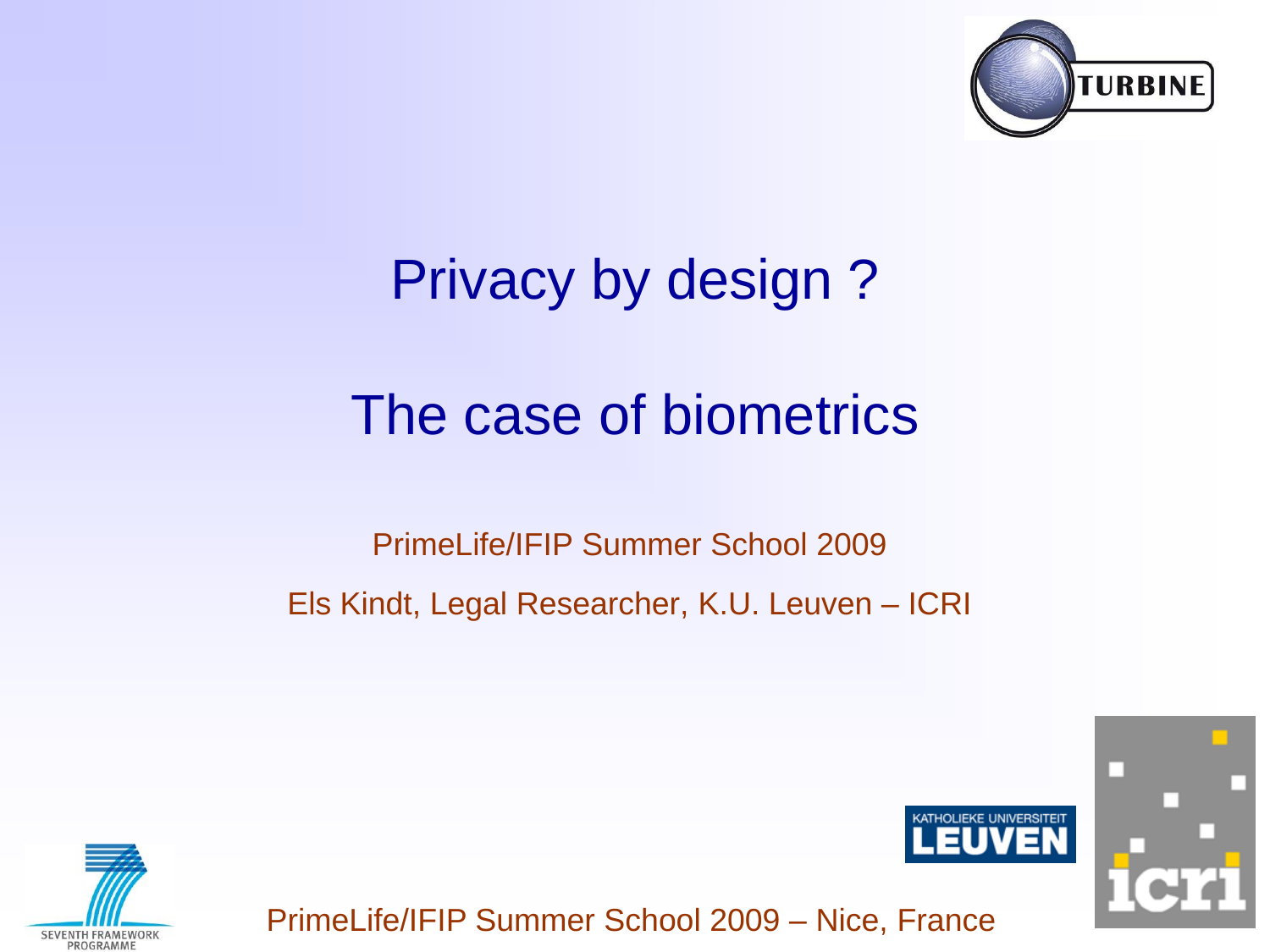## **Introduction**





#### "privacy and identity management for emerging internet applications throughout a person's life"

Biometrics : advantages and disadvantages

- Link person identity in online/offline situations (authentication)
- Risks of abuse (re-use of data for other purposes)
- **Risks of theft**

- …

#### Question : Is there a 'safe' way of using biometrics ?





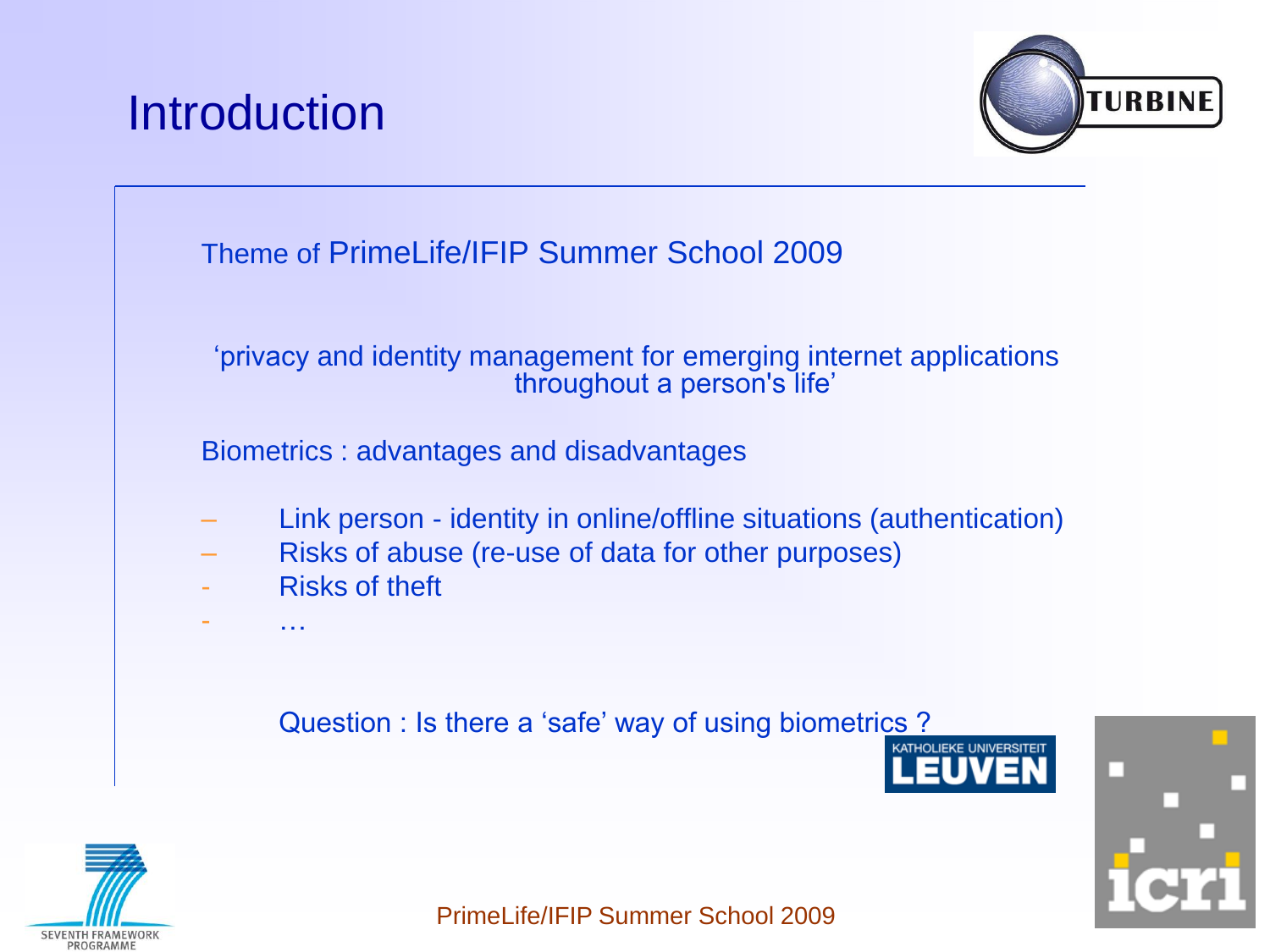## **Overview**



1. Issues inherent to the use of biometrics in identity management

2. Solution : privacy by design ? definition ? how ? solutions by Turbine

3. Towards best practices



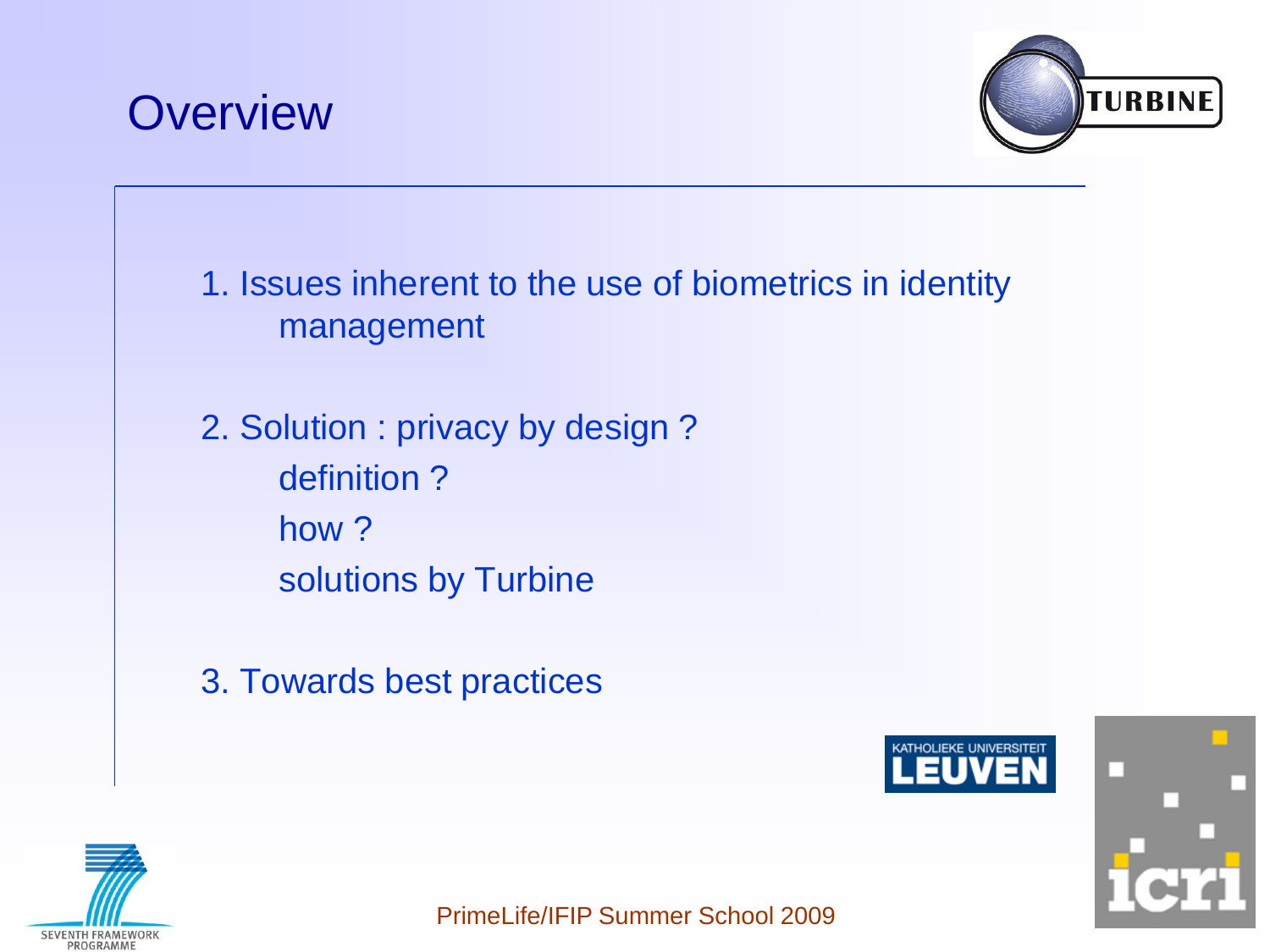



- E.g., if no other means available
- **Convenience**



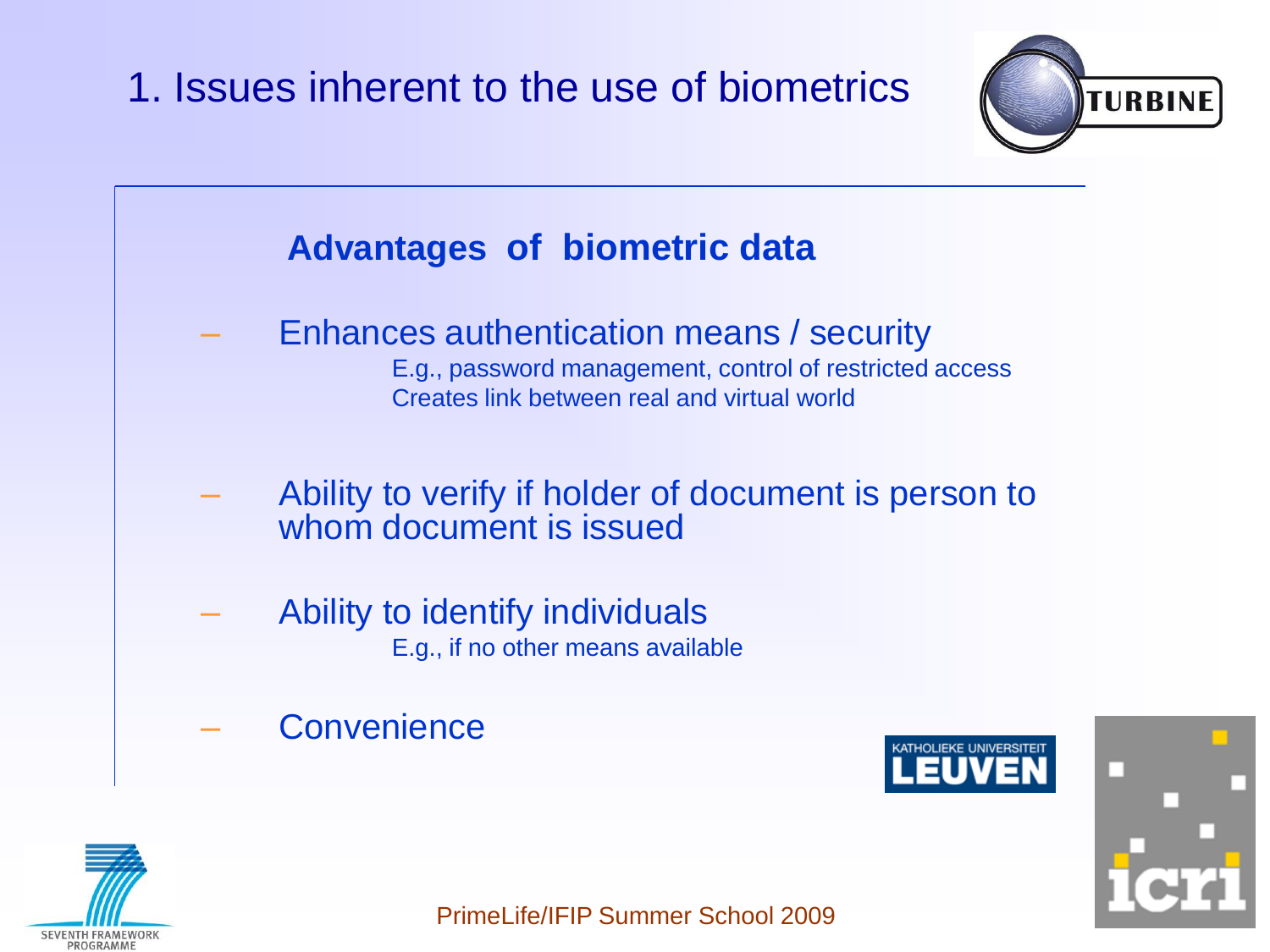

### **Privacy risks for the data subject**

- **Unique** 
	- Theft
	- Unique identifier : linking of information
- 'Sensitive' information
	- Health related information
- Re-use
	- E.g., Eurodac
- Permits identification



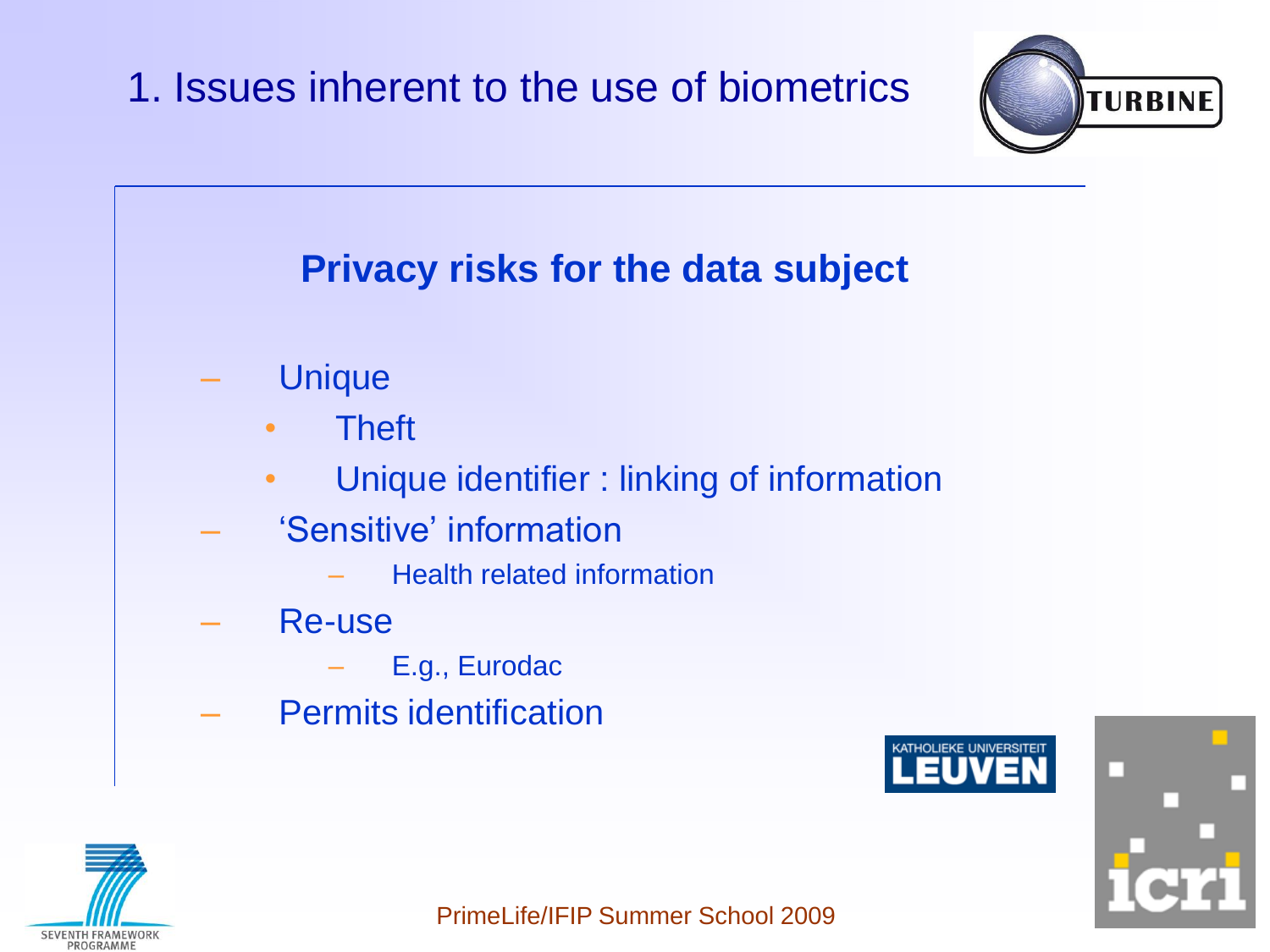









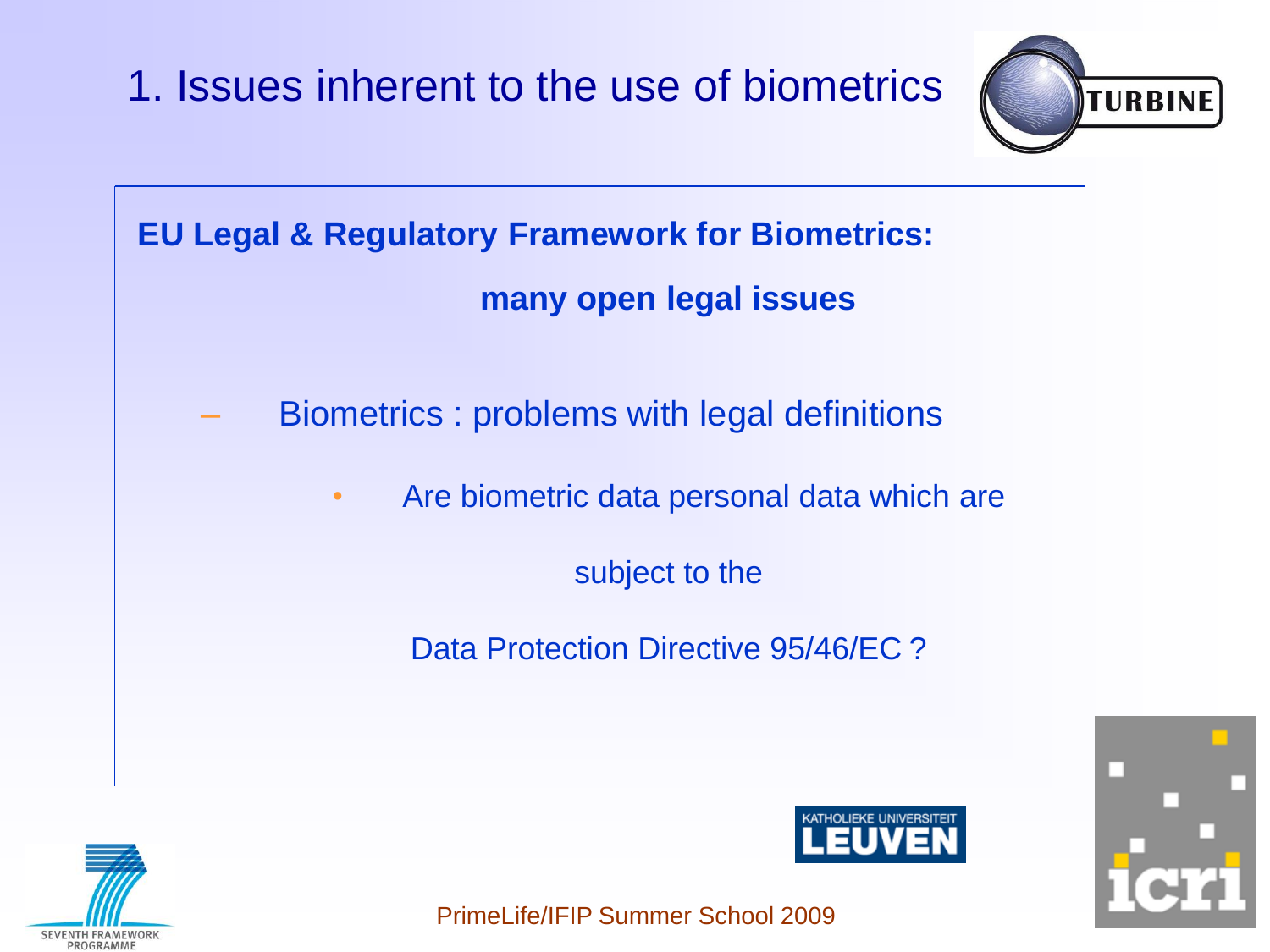







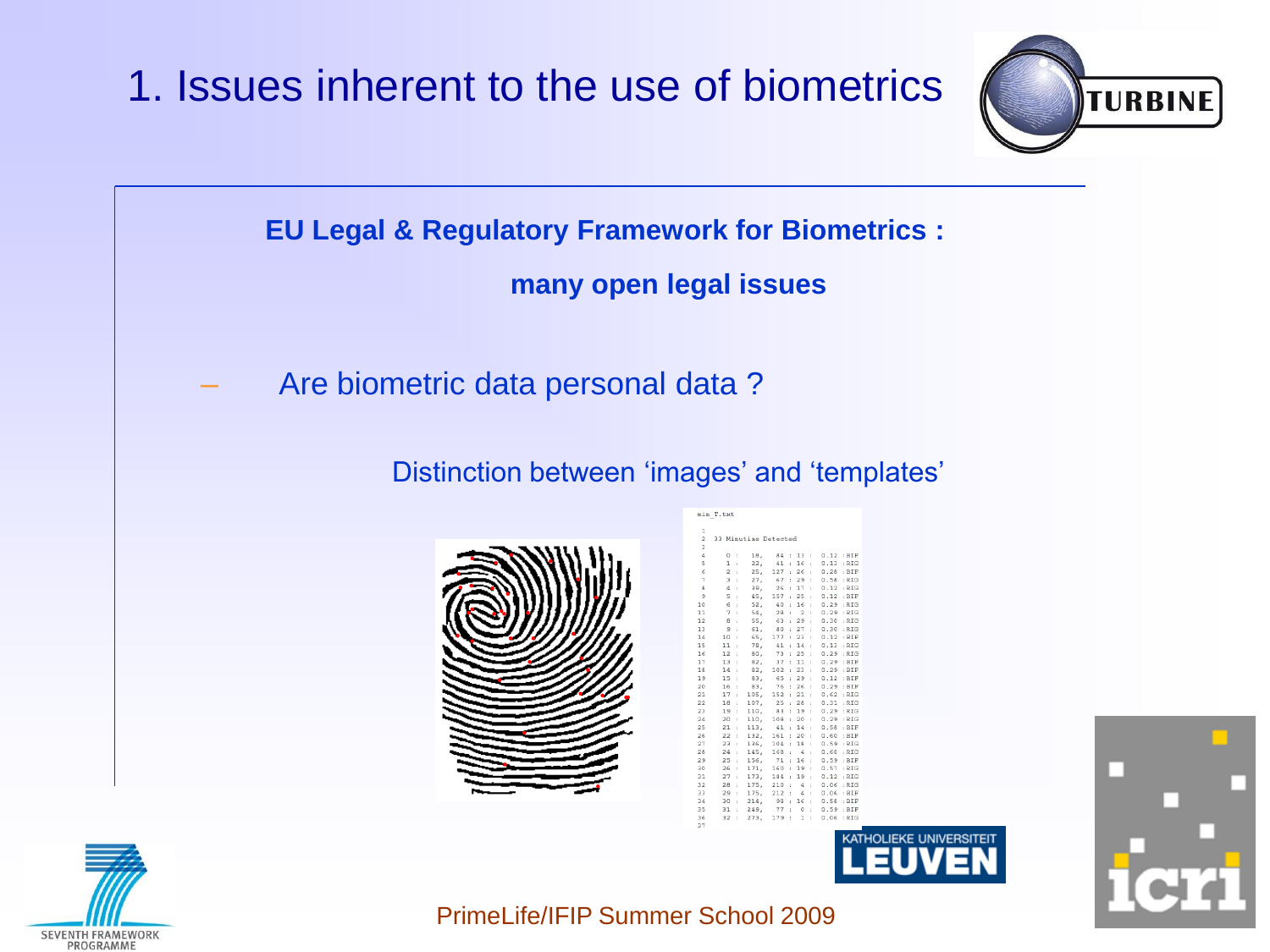

#### **EU Legal & Regulatory Framework for Biometrics: many open legal issues**

• Are biometric data personal data ?

Recital 26 of the Data Protection Directive 95/46/EC :

"(…) whereas, to determine whether a person is identifiable, account should be taken of **all the means** likely **reasonably to be used** either by the **controller or by any other person** to identify the said person : (...)' (emphasis added)





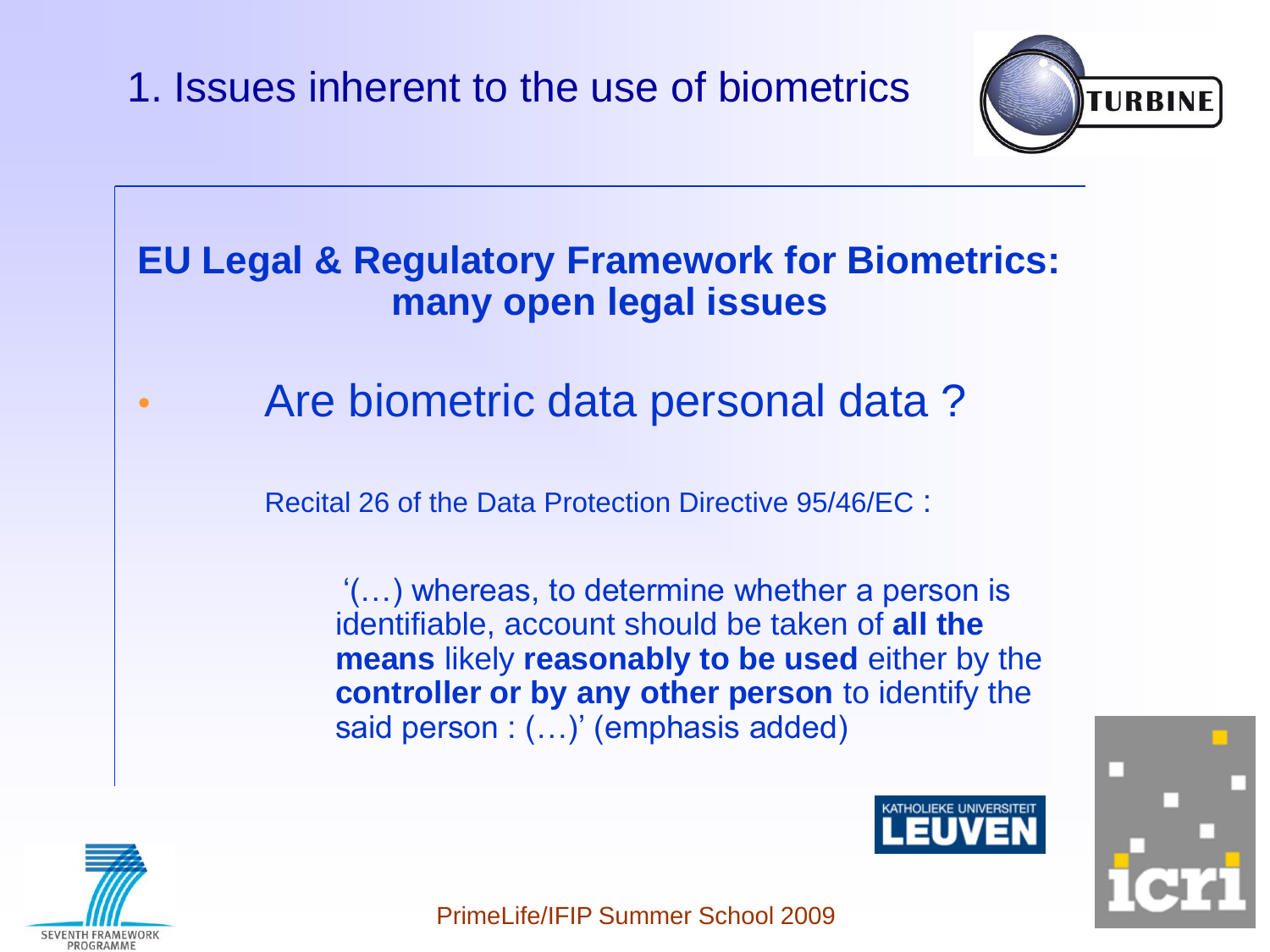

"measures of biometric identification or their digital translation in a template form in most cases are personal data"

Art. 29 WP Working document on biometrics, adopted 1 August 2003

**But :**

Exception : in case templates would be stored in such a way that (1) *no reasonable means* can be used by ( 2) the controller or (3) by any other person to identify the data subject

Different implementation and interpretation in the Member States, e.g., United Kingdom

Local storage on card : could be considered as 'private use'?





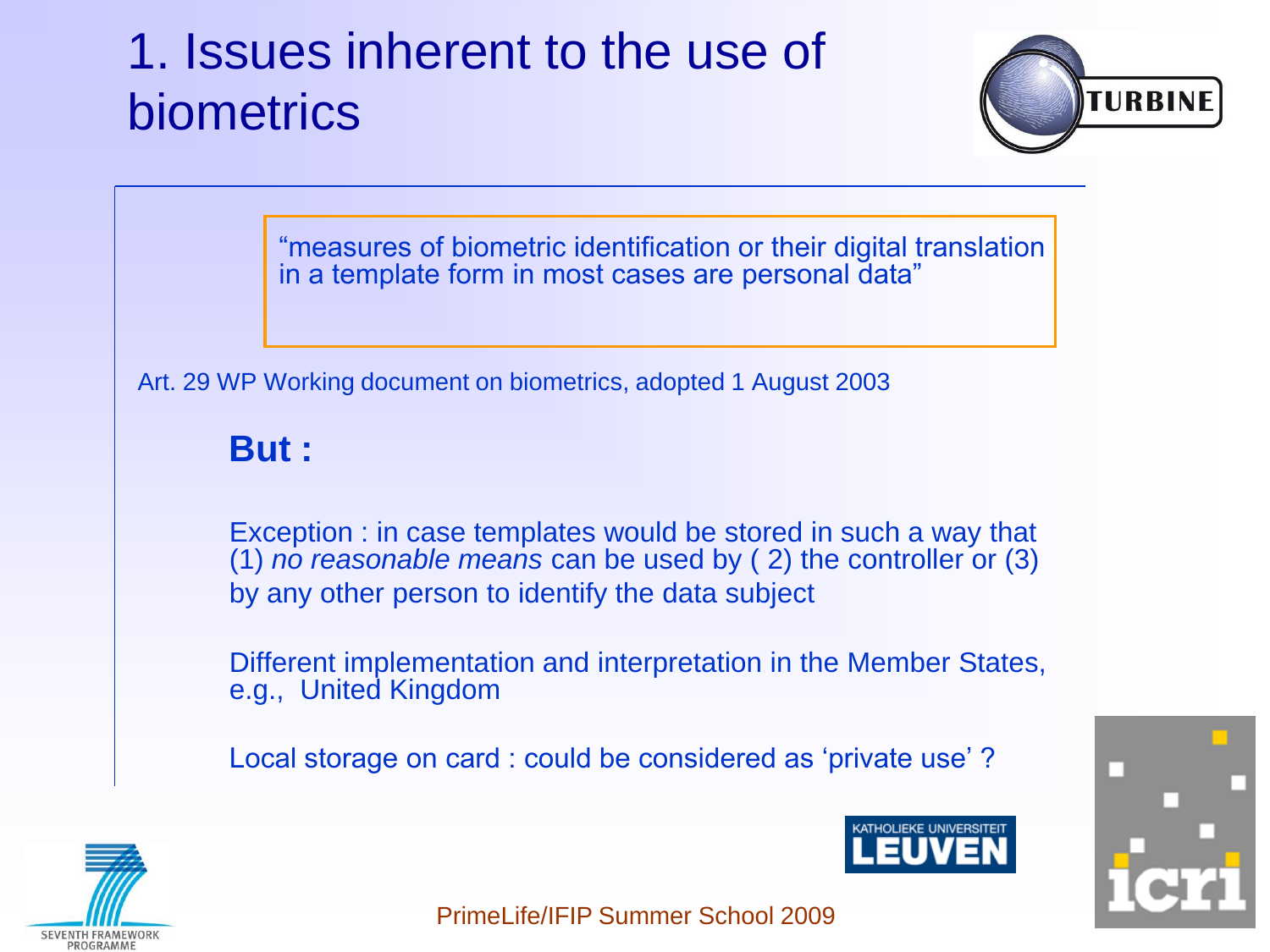



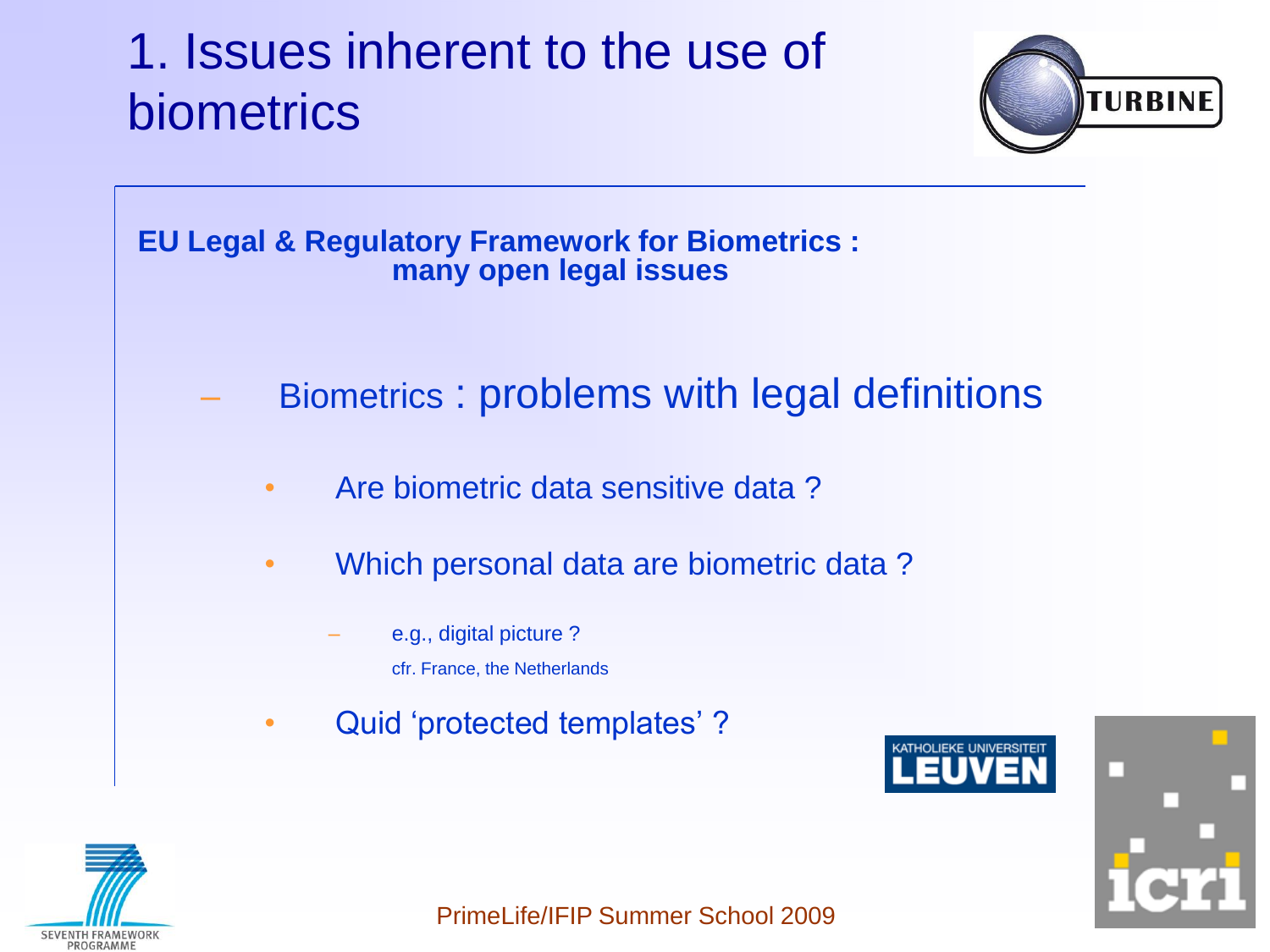

#### **EU Legal & Regulatory Framework for Biometrics: many open legal issues**

- May biometric data be centrally stored?
- Which human characteristics shall be used ?
- What security measures shall be applied ?
- Few national laws of EU Member States explicitly regulate the use of biometrics

Exceptions : E.g., France : Modification of 6 August 2004 of Law N°78/17 of 6.01.1978 but : limited





– …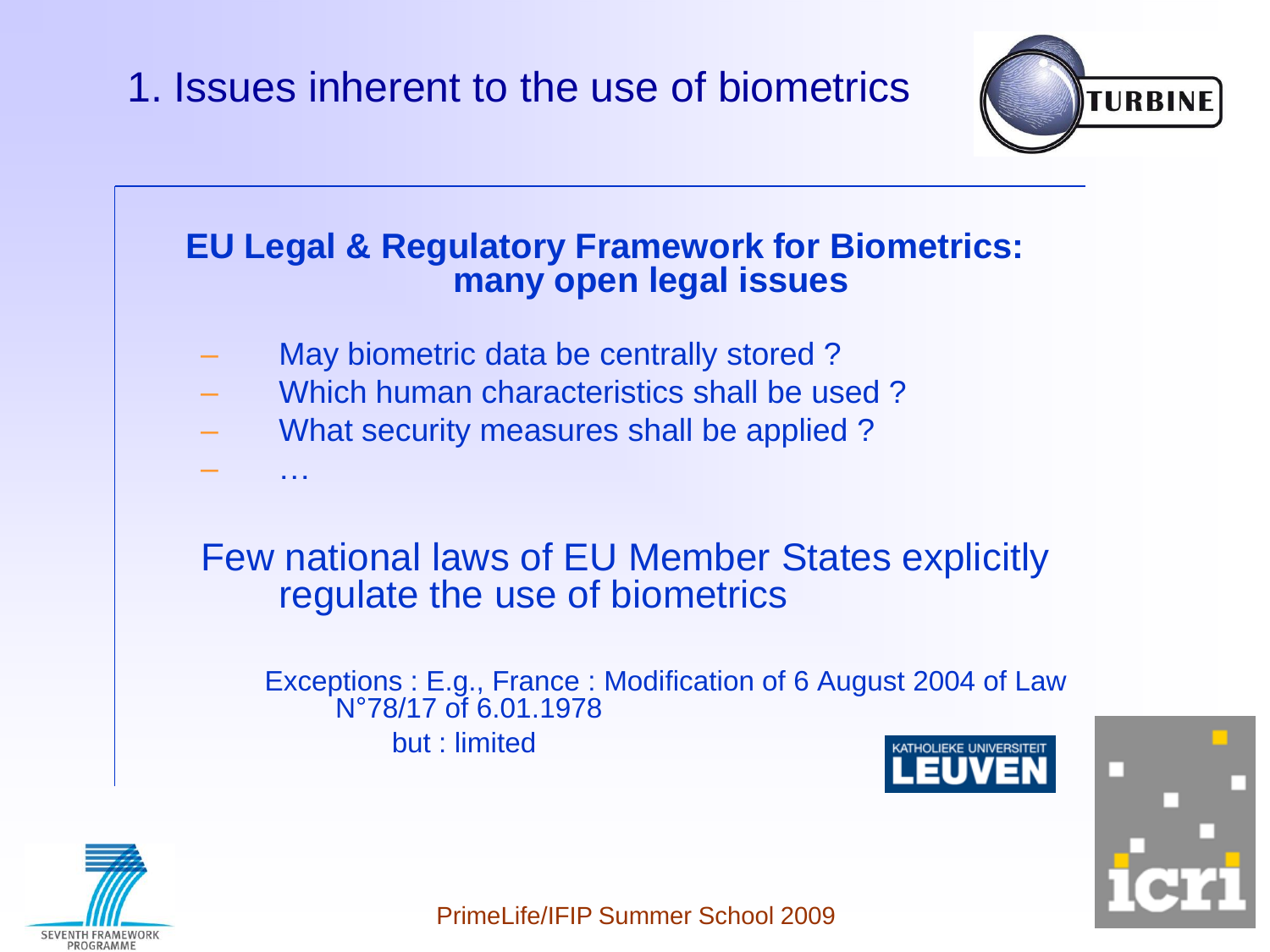

#### **EU Legal & Regulatory Framework for Biometrics Preliminary conclusion** :

(1) Biometric applications process (in most cases) personal data

- Inherent to biometric applications : used to identify/authenticate the identity of a person
- Confirmed in opinion Art. 29 WP on personal data 2007
- (2) Data Protection Directive 95/46/EC (national laws) will apply
	- To processing by companies in EU, or
	- If equipment is used on territory of EU Member States
		- **Except for transit only**

(3) Fundamental Right to privacy involved (art. 8 ECHR)





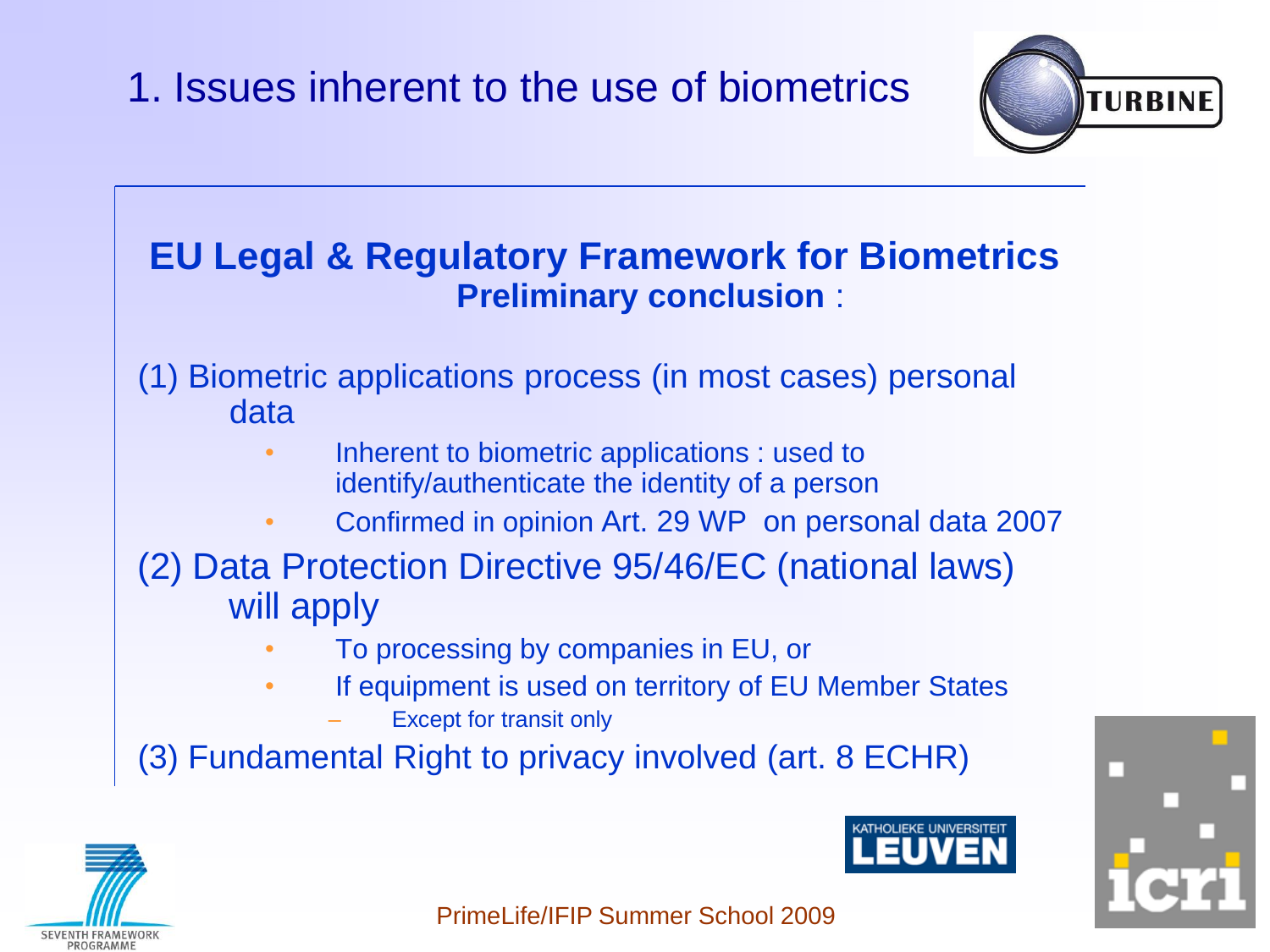

Concept of "Privacy by design"

- Ontario"s Privacy Commissioner, Dr. Ann Cavoukian, back in the 90"s
- Stresses concept as an organizations default's way of operating
	- Privacy is embedded in the design
	- Visibility and transparency
	- Respect for user privacy
- Objectives : ensuring privacy and personal *control* over one"s information
	- See <http://www.privacybydesign.ca/>



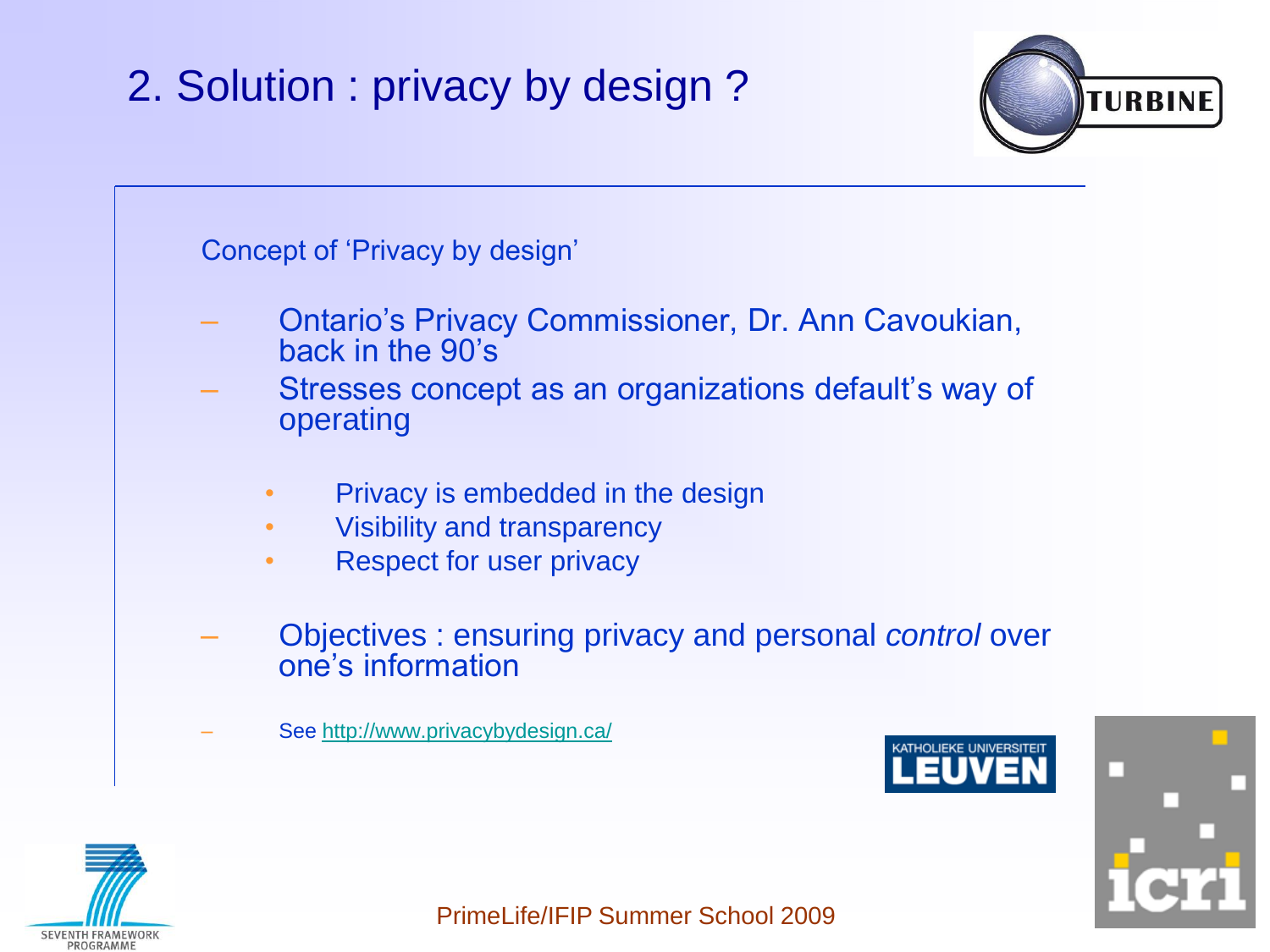

Concept of "Privacy by design"

#### – **Dutch Data Protection Authority stresses**

- Protection of personal data
- Review of need of identification versus anonymity (e.g. of clients)
- 'Less is more' concept
- Control of access

**See** http://www.cbpweb.nl/themadossiers/th\_pbd\_pet.shtml

- **PETs ?** (Borking)
	- Tools for realisation of privacy by design (more narrow)
	- Dutch Ministery of the Interior : "PETs. Whitepaper for decision makers"
	- See COM/2007/0228final : "breaches of data protection technically more difficult"; "eliminating/reducing personal data"



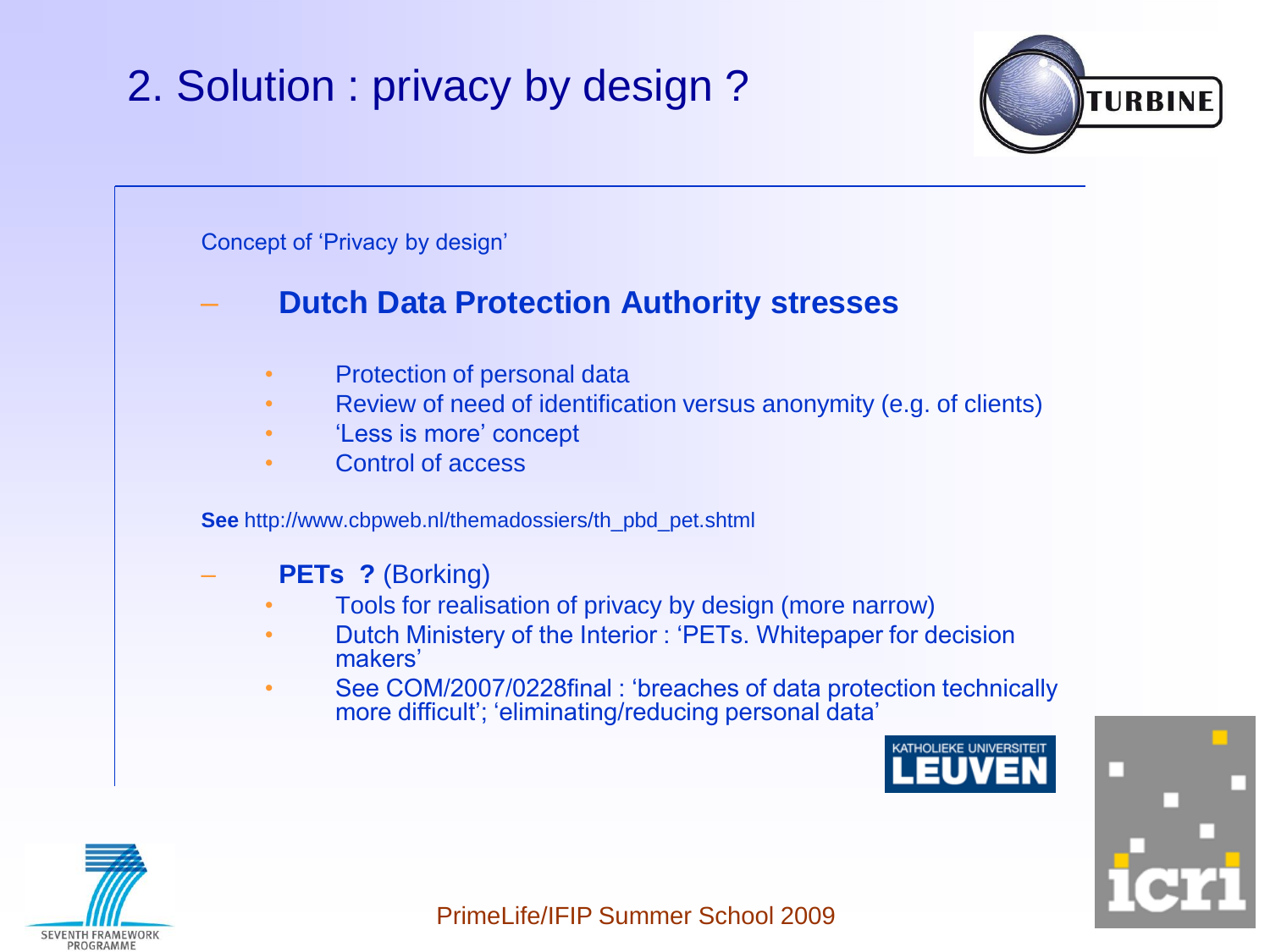## 2. Solution : privacy by design ? What does it mean for biometrics ?



| <b>Risks</b>                                                                                | <b>Objectives</b>                                                                                                                                 |
|---------------------------------------------------------------------------------------------|---------------------------------------------------------------------------------------------------------------------------------------------------|
| <b>Unique</b><br>$\bullet$<br><b>Theft</b><br>$\bullet$<br>Unique identifier :<br>$\bullet$ | Context dependent use of<br><b>biometrics</b><br>revocability<br><b>Transformation and</b><br>$\bullet$<br>linking of information<br>pseudonymity |
| 'Sensitive' information<br>information                                                      | Excluding use of 'sensitive' data<br><b>Health related</b><br>and irreversibility                                                                 |
| Re-use                                                                                      | Linking use to specific service<br>$\bullet$<br>context and pseudonymity<br>E.g., Eurodac<br>Local storage and verification<br>$\bullet$          |
| <b>Permits identification</b>                                                               | functionality                                                                                                                                     |
|                                                                                             | <b>VATUOLICVE LINIMEDOITEIT</b>                                                                                                                   |





ΞU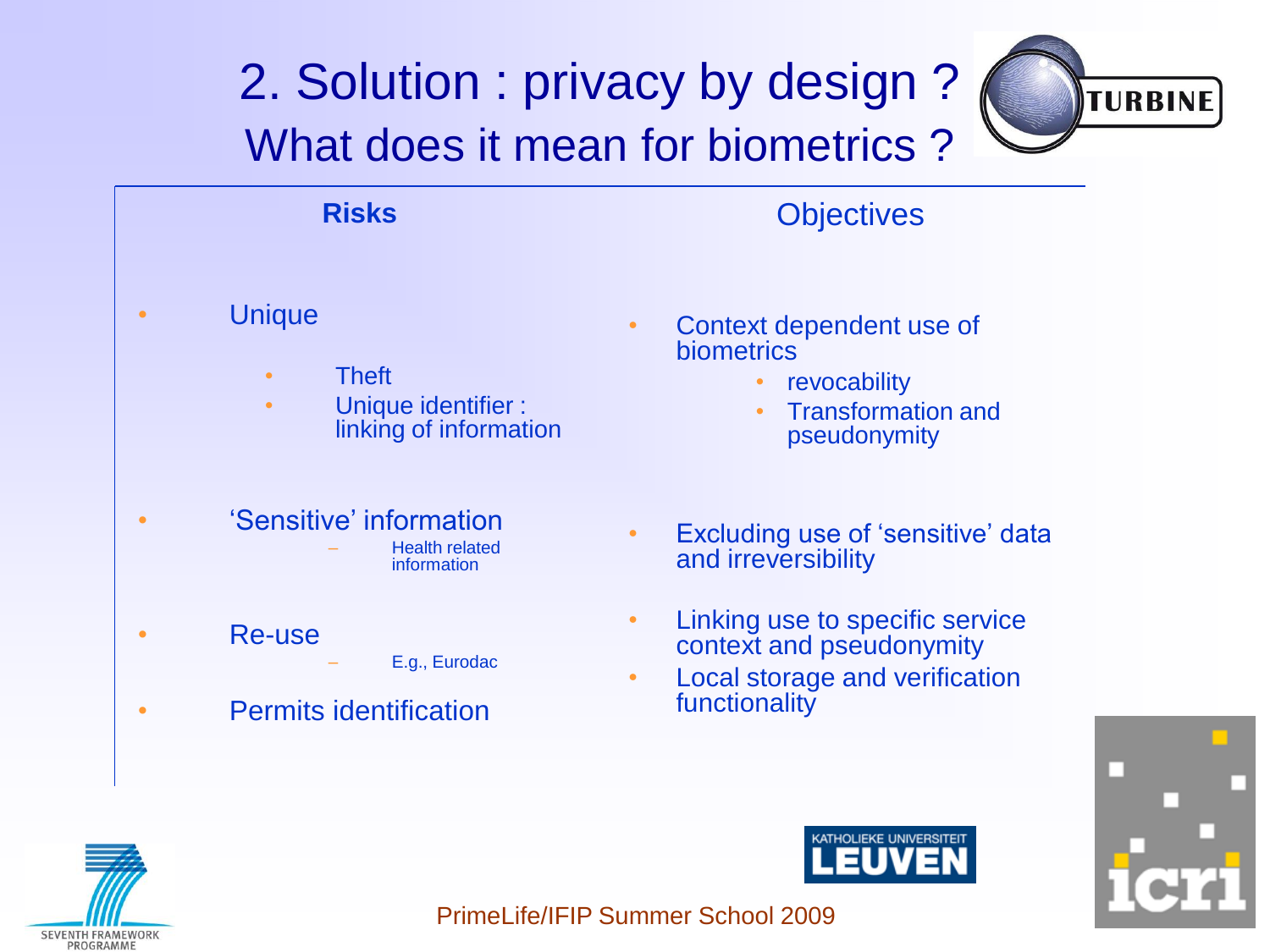





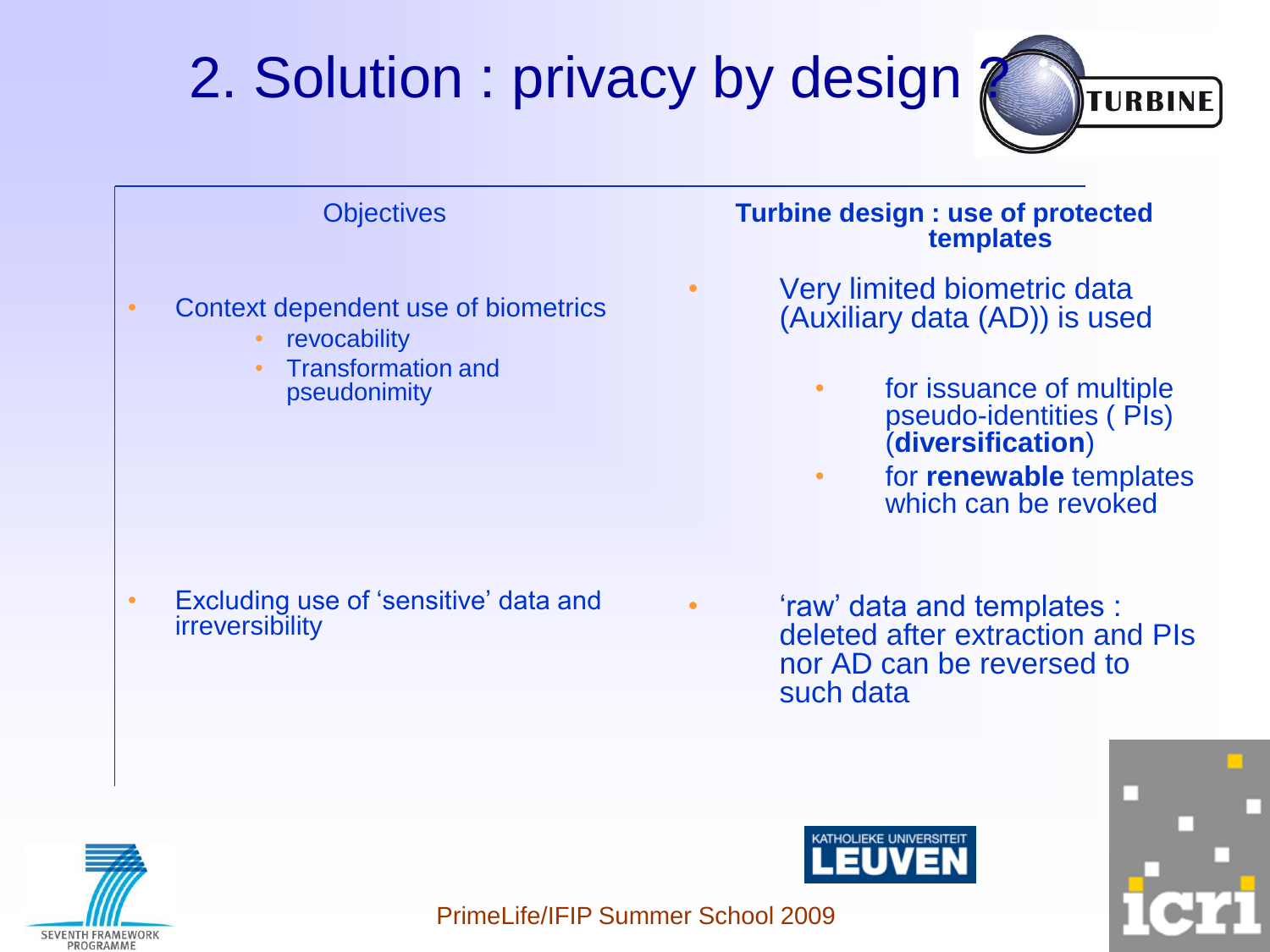







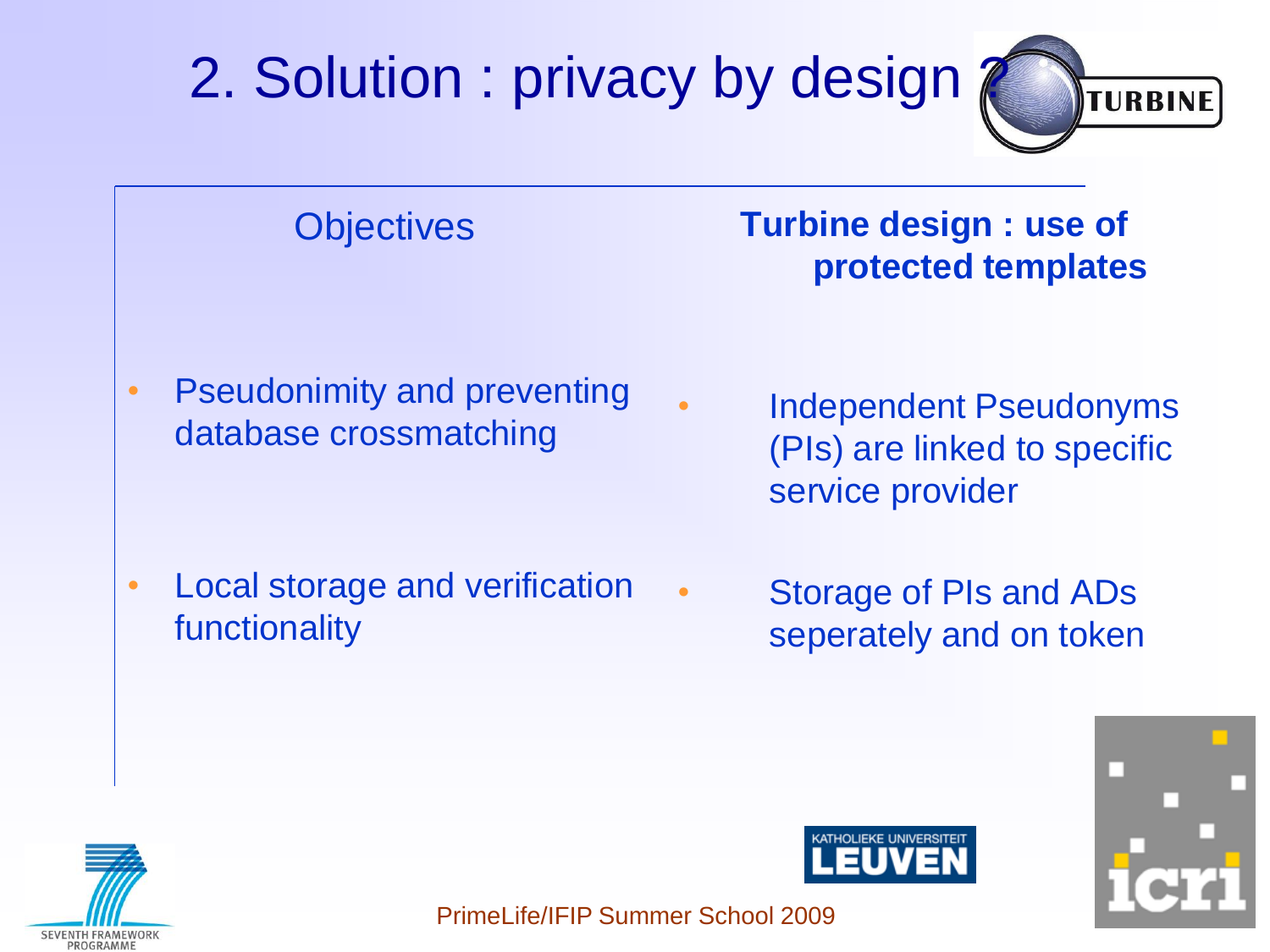

PrimeLife/IFIP Summer School 2009

**SEVENTH FRAMEWORK** PROGRAMME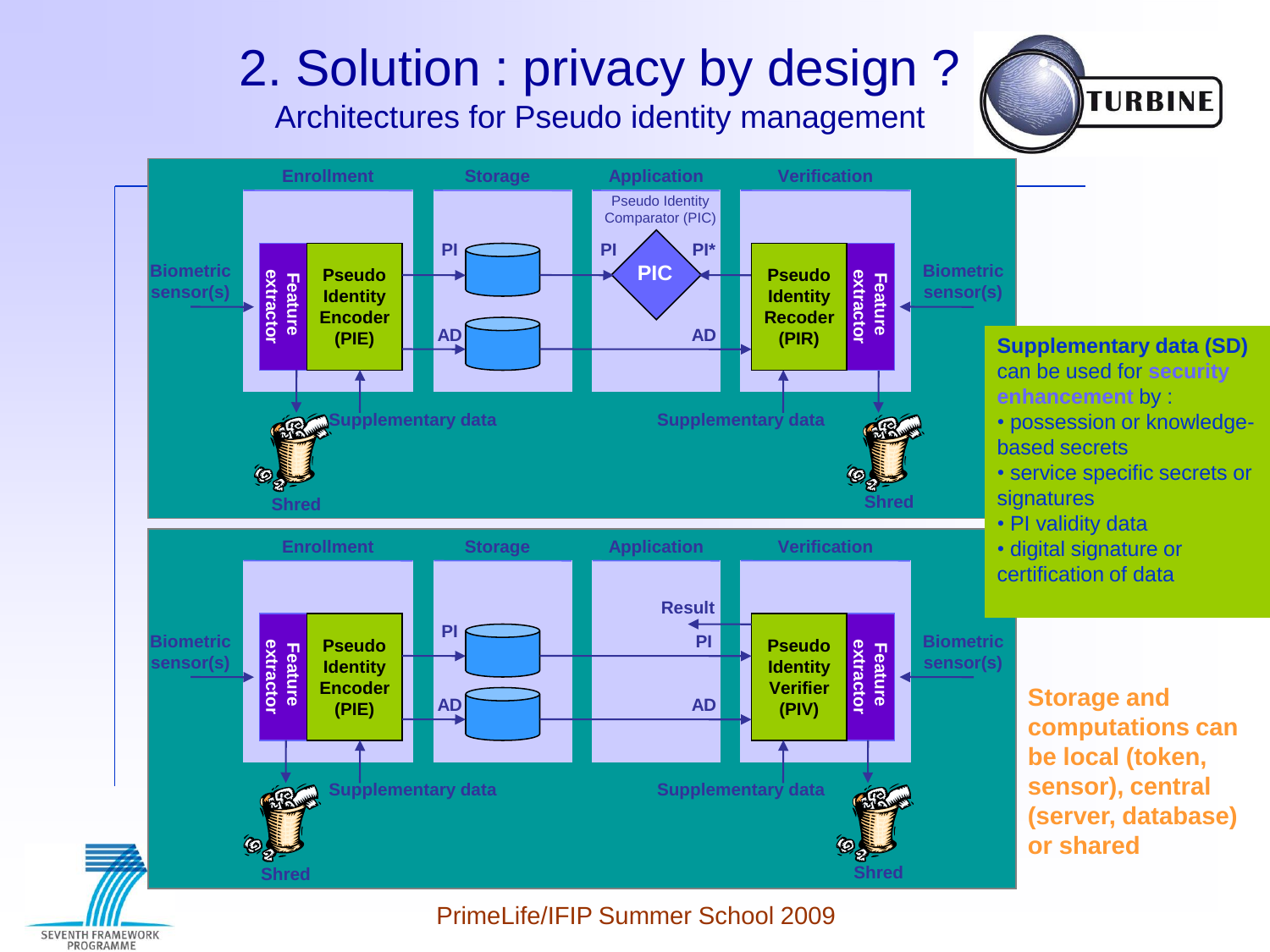

Proposed 'Privacy by design' for biometrics and existing data protection regulation

**Turbine design**

- issuance of multiple pseudo-identities ( PIs) (**diversification**)
- **renewable** templates which can be revoked

'raw' data and templates : deleted after extraction and PIs nor AD can be reversed to such data

- **Data minimisation (Directive** 95/46/EC)
	- Risks of theft (Working document on biometrics of article 29 Working Party (1 August 2003))
	- **Prohibition of processing of** sensitive data (Directive 95/46/EC)



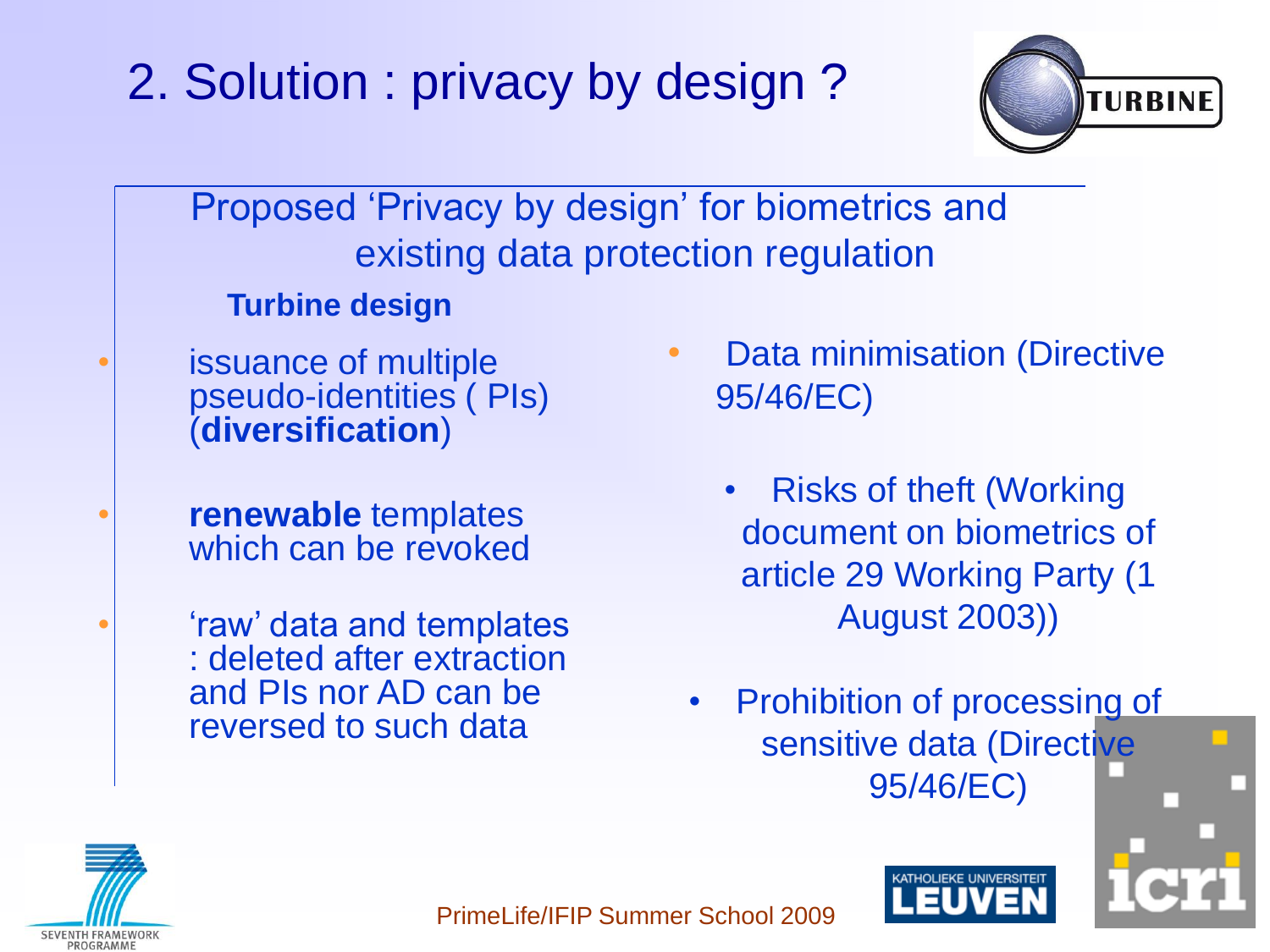

Proposed 'Privacy by design' for biometrics and existing data protection regulation

#### **Turbine design**

• Independent Pseudonyms (PIs) are linked to specific service provider

• Storage of PIs and ADs seperately and on token

- Risks of unique identifiers and cross linking (Working document on biometrics of article 29 Working Party (1 August 2003)) and specification of purpose principle (Directive 95/46/EC)
	- Purpose limitation but no specific storage requirements (Directive 95/46/EC)

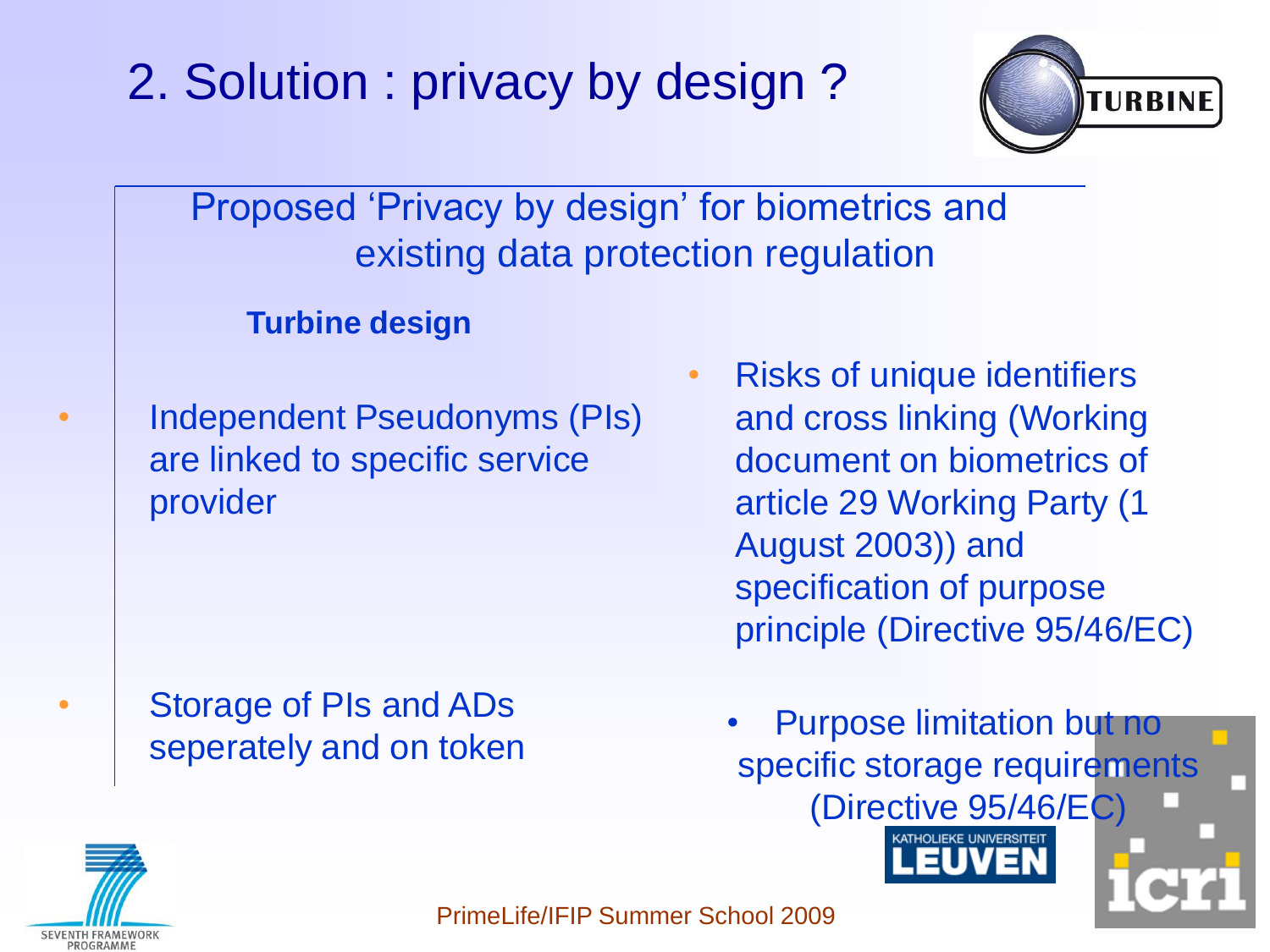

Comparison with PrimeLife objectives ?

- Use of multiple pseudonyms which are unlinkable (data minimisation)
- User control and consent
- Transparancy for the data subsubject

Leenes, R., Schallaböck, J. & Hansen, M., *Prime white paper,* v.3.0, May 2008, 19 p.



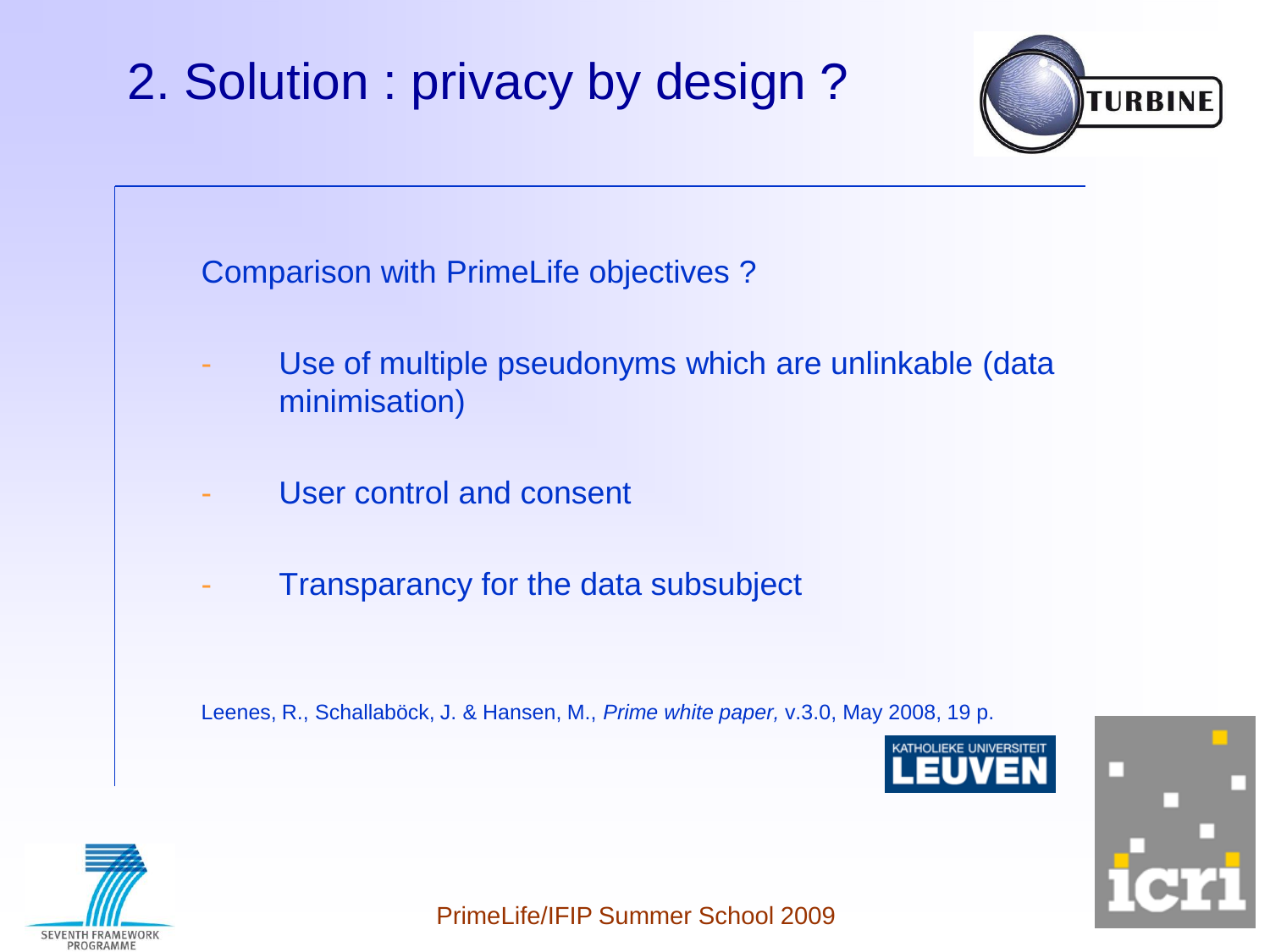

#### **But :**

Only partial technical measures which improve protection against privacy risks

Does not replace :

all *technical* measures which may be (legally) required and appropriate e.g., access control

all appropriate *organizational* measures e.g., confidentiality clauses, education, …

alternative means e.g., right to appeal at no cost

appropriate legal regulation e.g., no covert collection, …





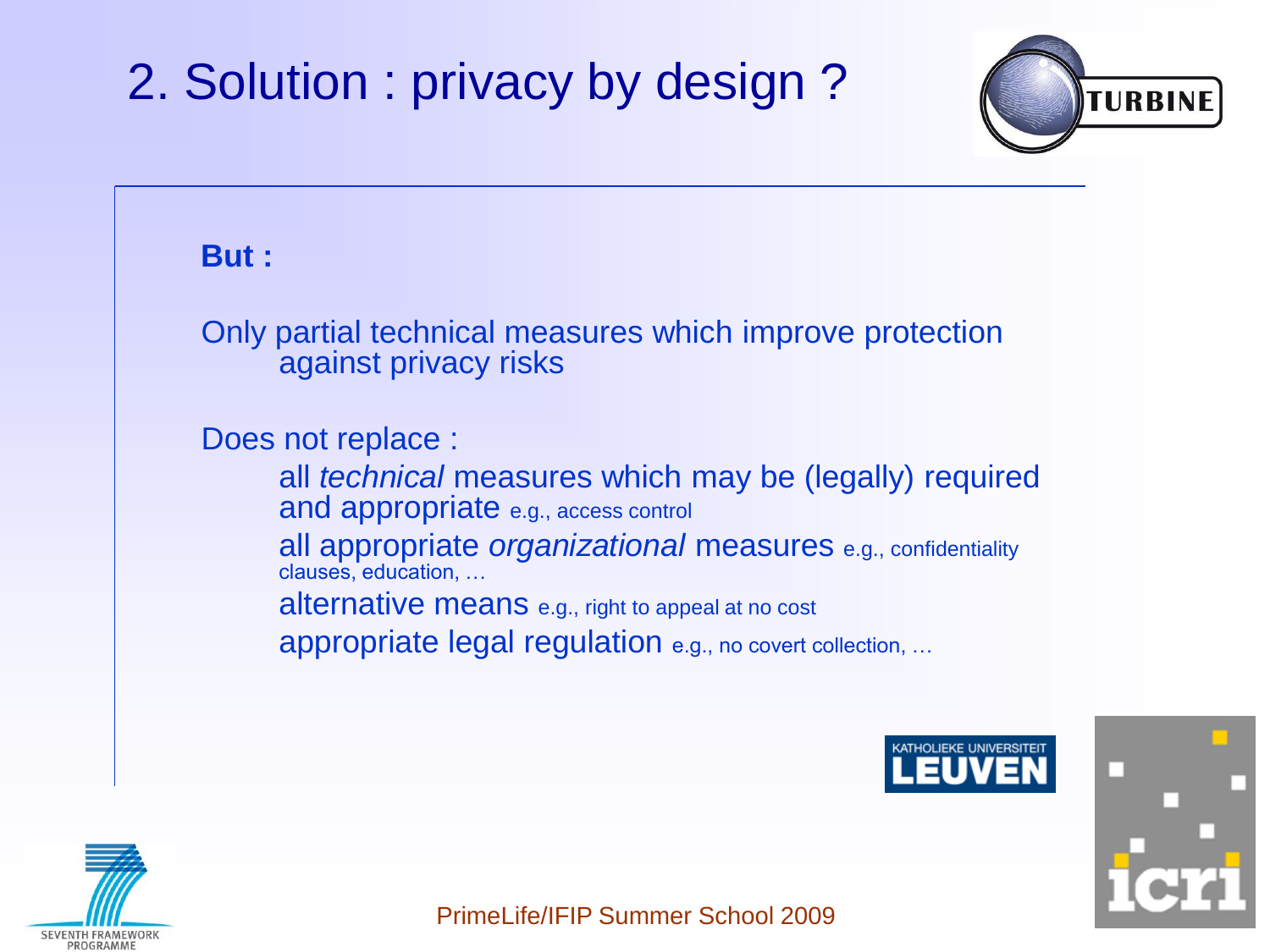



- Technical safeguards against remote and unobserved collection and use if reference biometric data (e.g., fingerprint and/or face) are stored centrally
	- Need for regulation?
- Deployment in environments with multilateral security (who is in control) lacking user control (e.g., use of EU passports in the U.S.)
- Typical error rates (FAR, FRR, …)



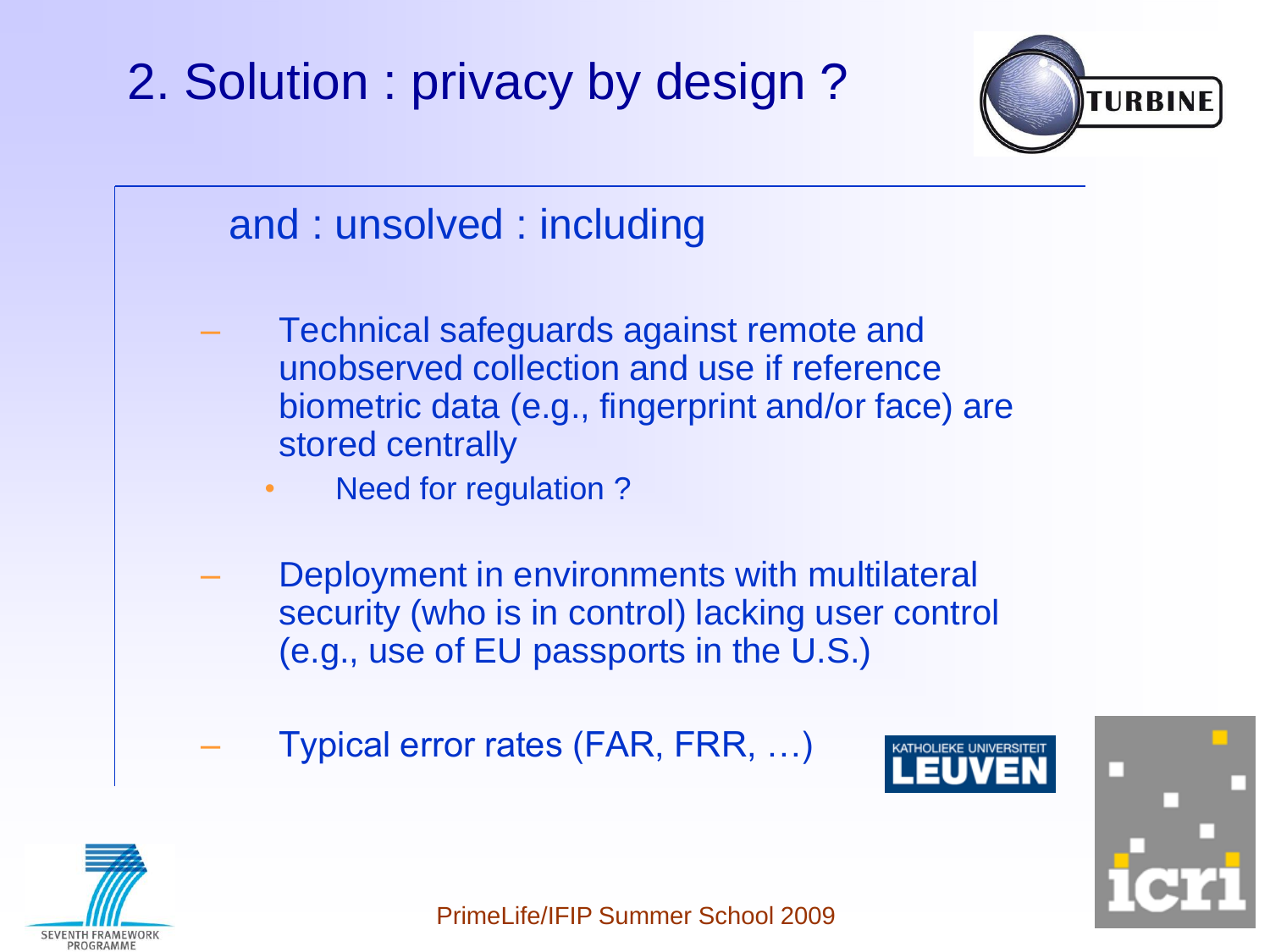

Albrecht, A., *BioVision. Privacy Best Practices in Deployment of Biometric systems,* August 2003, 49 p.

List of best practices

organizational legal compliance some technical means

Should be updated





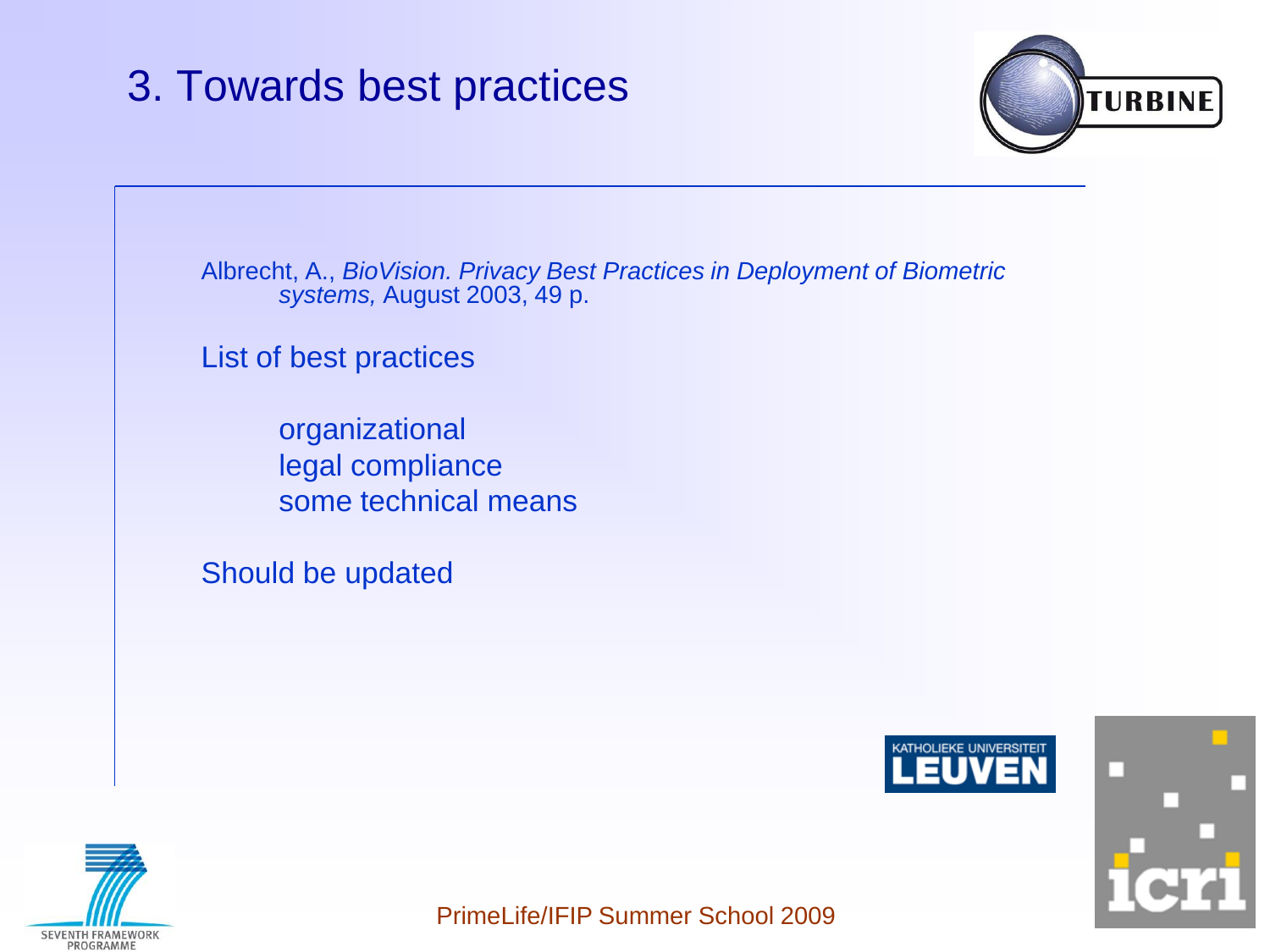

See also European Privacy and Data Protection Commissioners Encourage the development and improvement of comprehensive data protection legislation That (…) encourage organisations to adopt best practices, including privacy by design; (…) *Declaration on leadership and the future of data protection in Europe,* Edinburgh, 23-24 April 2009



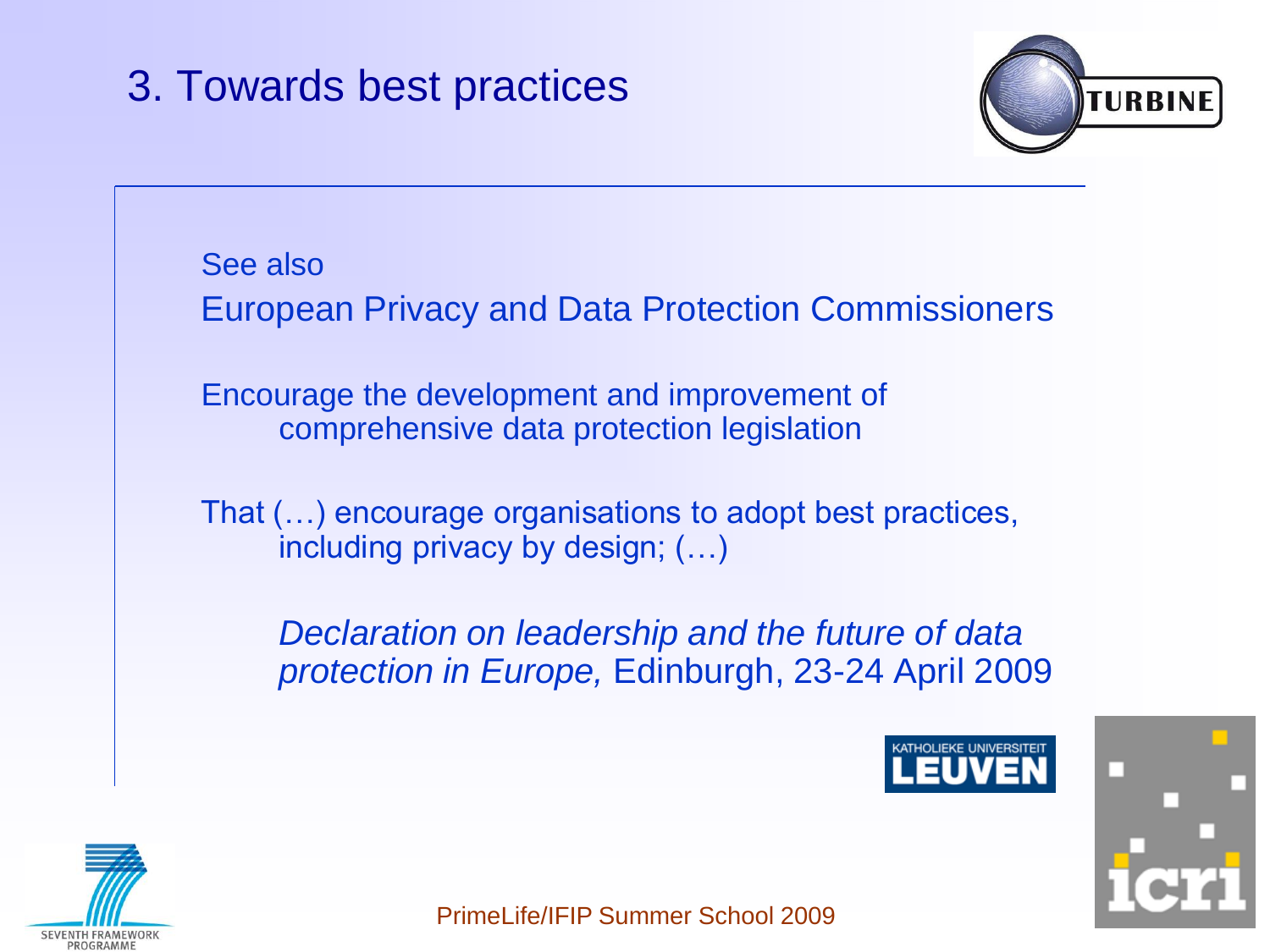

### Suggested Best Practices for use of biometrics in private sector • No storage of 'raw images' (deletion) cfr Opinions of DPAs ; findings of study "Biometrics as a PET" in the Netherlands • Decentralisation • Use of verification function only Prohibition to use central databases ? Exceptions ? • Distinct use in private and public sector • Transparancy to the data subject • Specific security measures limited access, encryption, deletion policy, …





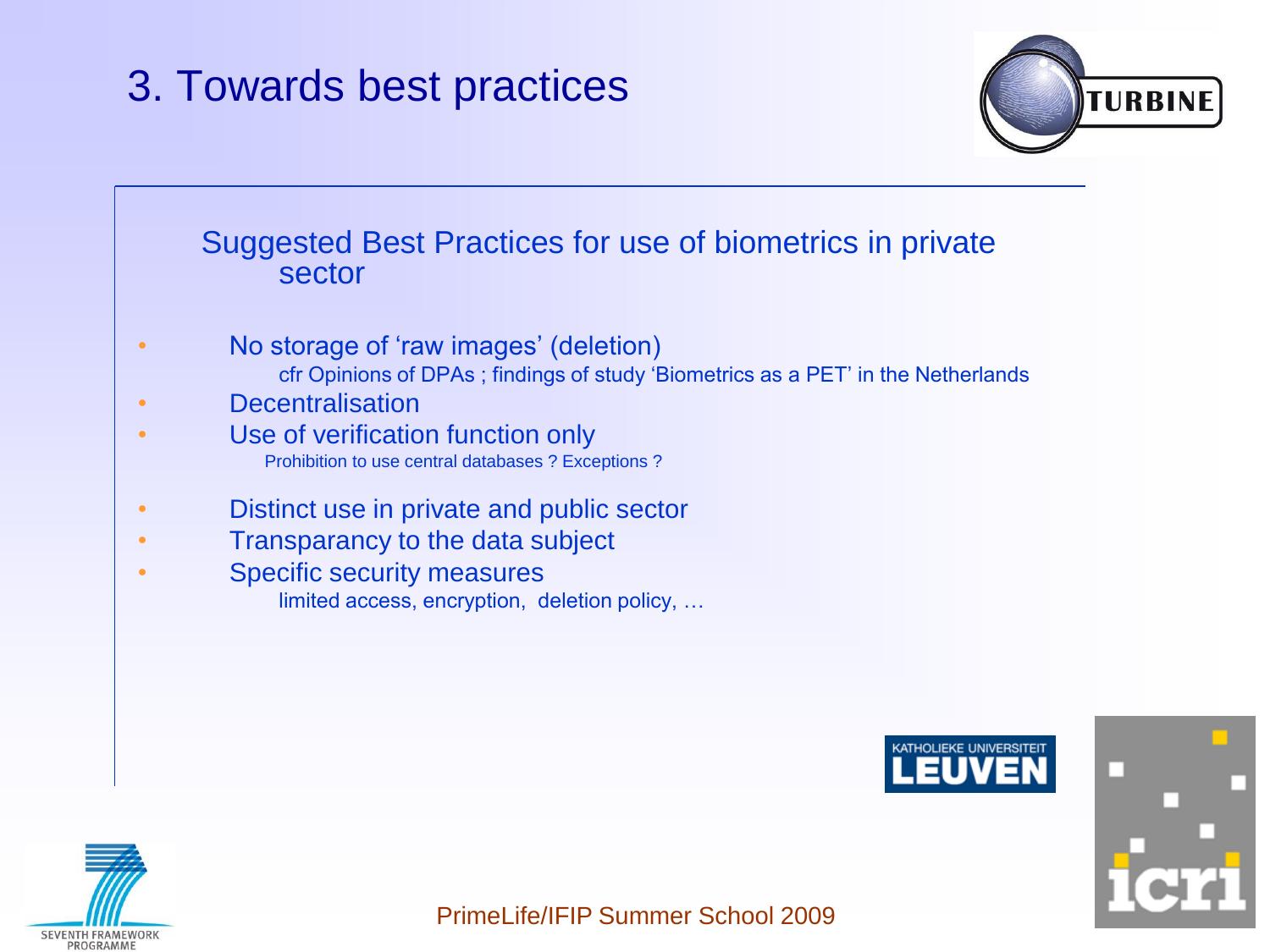

#### And :

- "Anonymous use" and/or use of various "identities" (pID) (pseudonyms) where possible
- Use of irreversible templates
- Unlinkability of templates
- Revocability
- Considerable degree of control by the data subject
- …





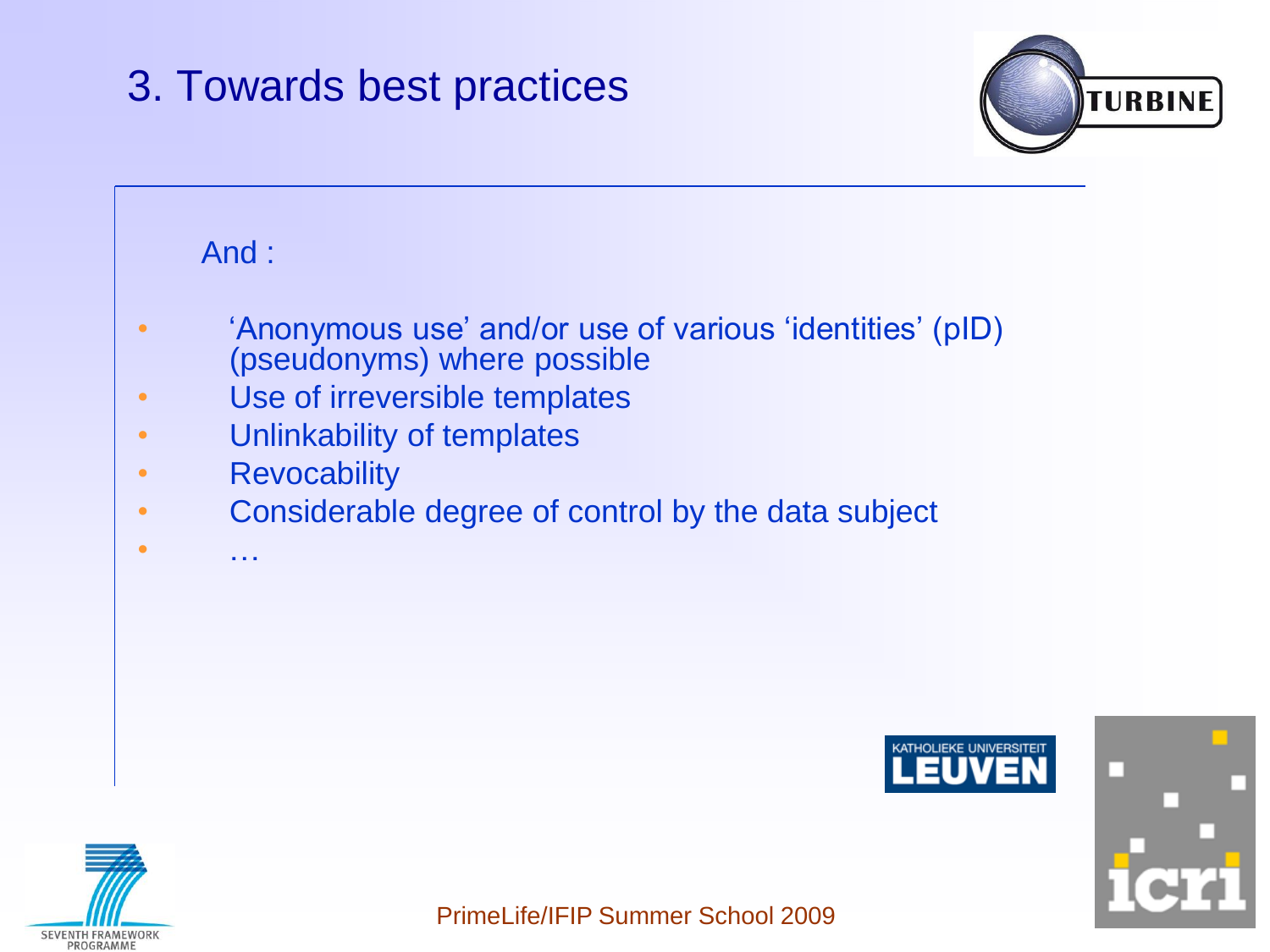



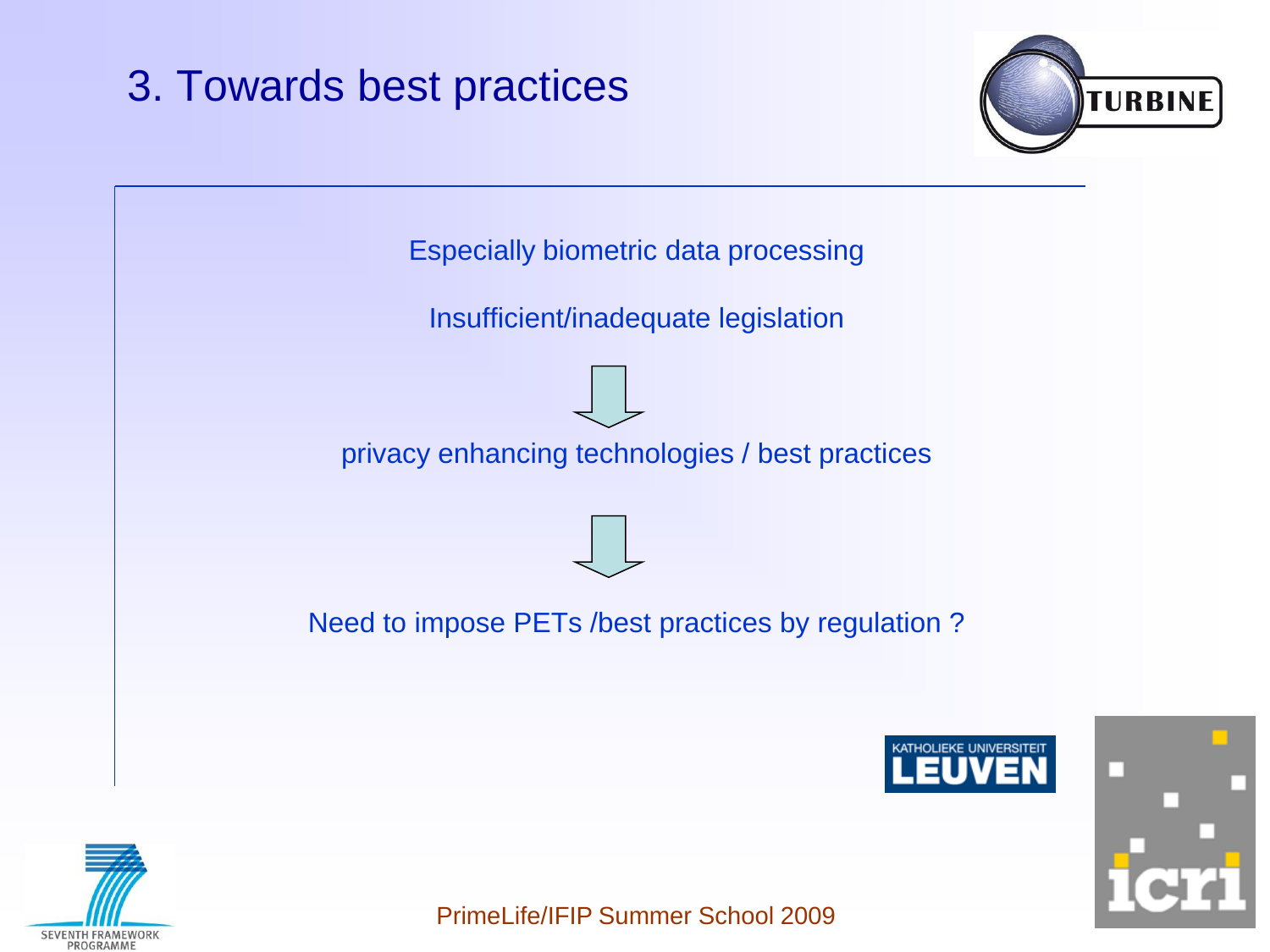

### See also Art. 27 Directive 95/46/EC "(….) encourage the drawing up of codes of conduct intended to contribute to the proper implementation of the national provisions (…) taking account of the specific features of the various sectors'

- Directed towards trade associations/bodies representing categories of controllers
- National level
- Community code





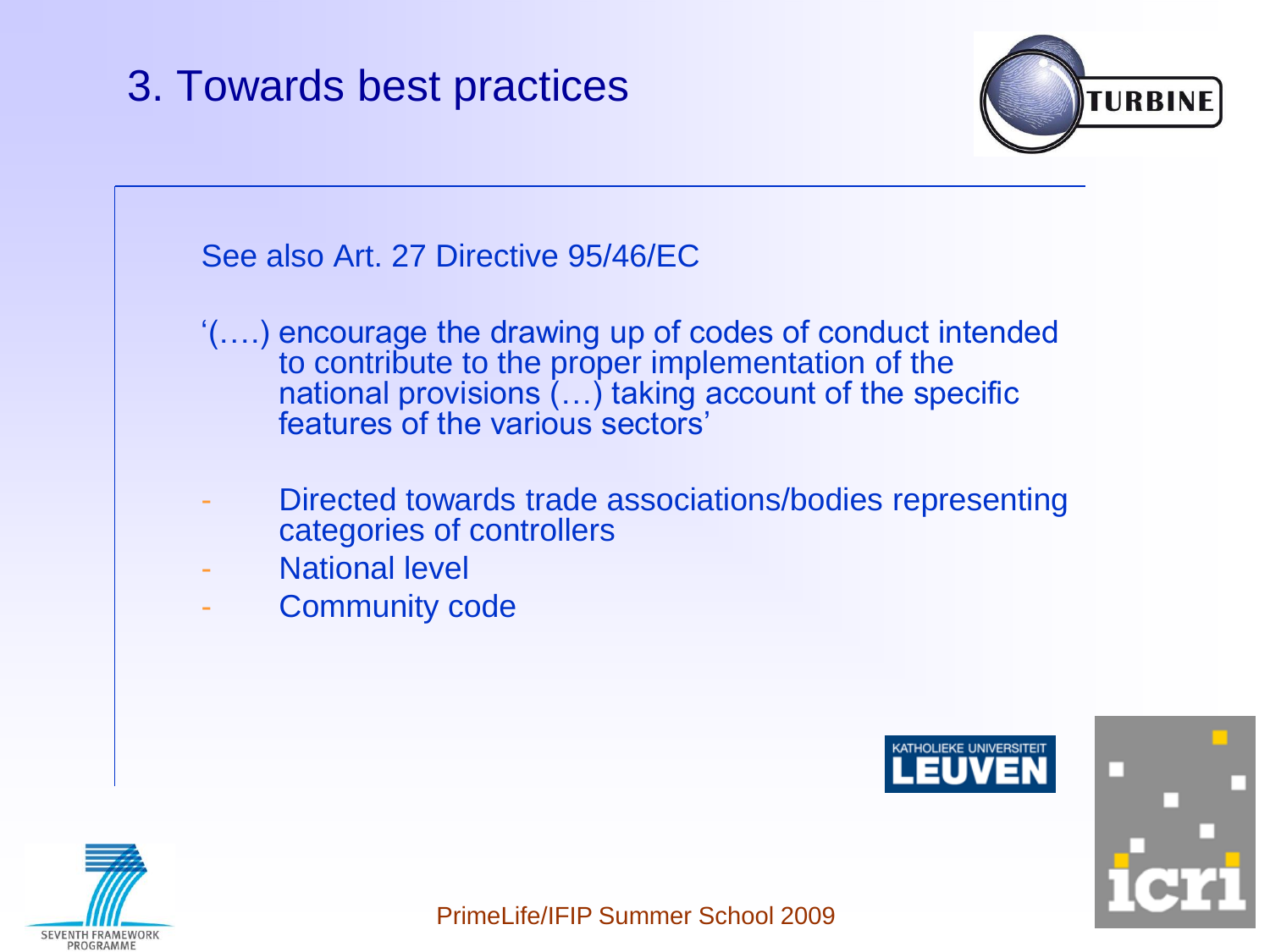



### Theme of PrimeLife/IFIP Summer School 2009

"privacy and identity management for emerging internet applications throughout a person's life'?

Especially biometric data processing requires 'Privacy by design'





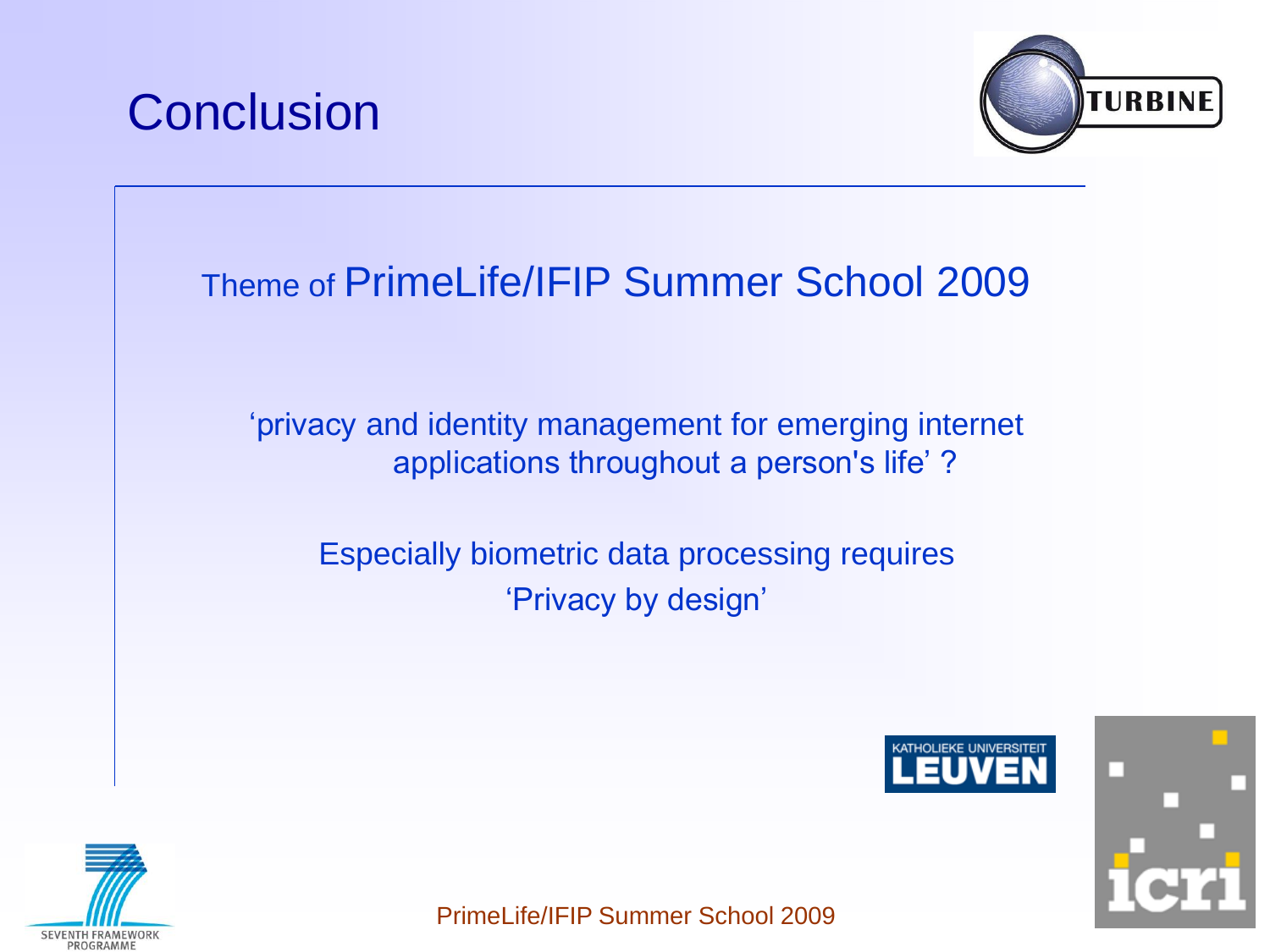



'Privacy by design'

#### Providing revocable biometric identifiers, unlinkable and irreversible and under the control of the data subject





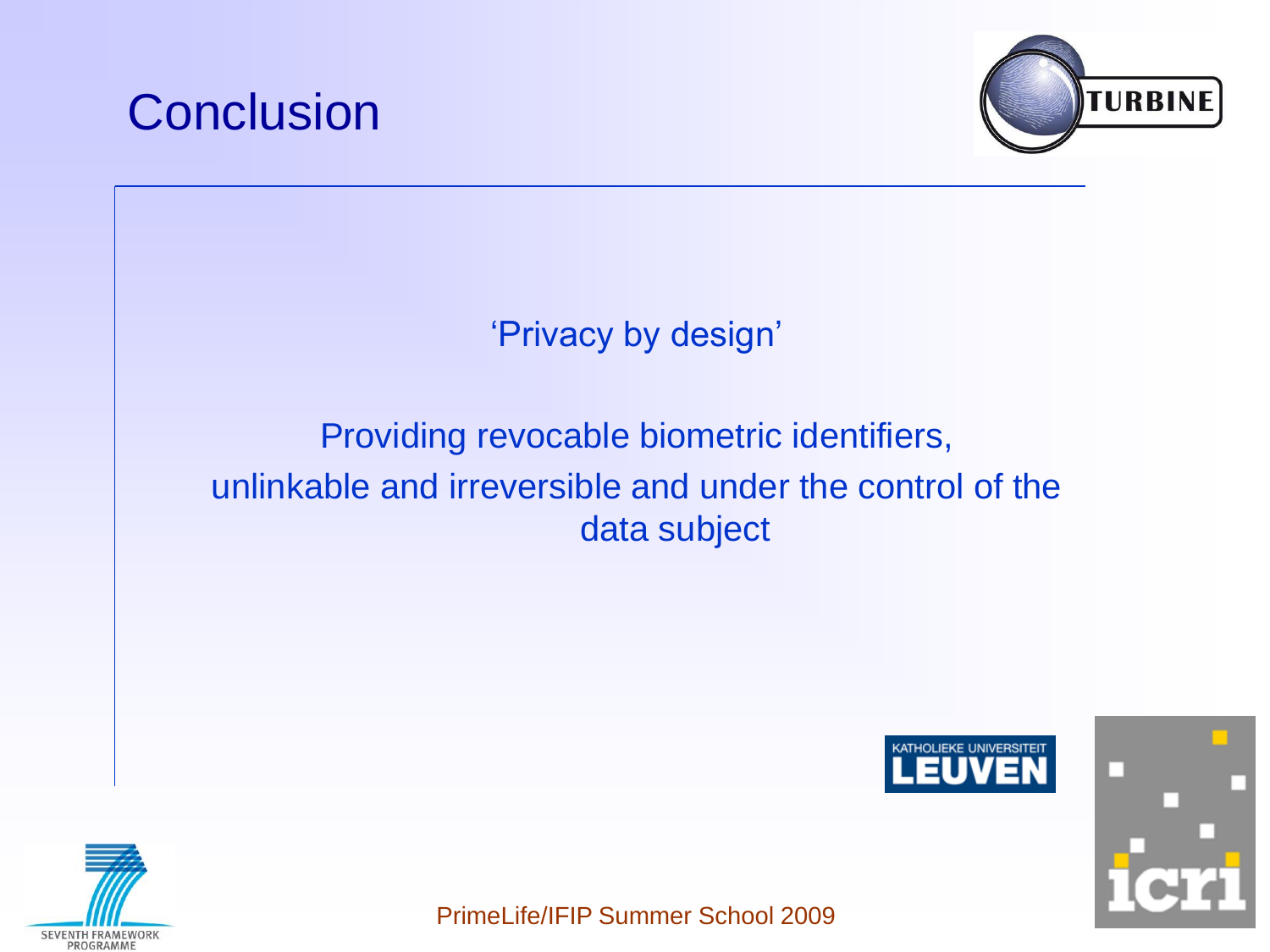



Especially biometric data processing requires 'Privacy by design'

goes "hand in hand" with

appropriate organisational measures, legal compliance and adequate legal regulation of biometrics